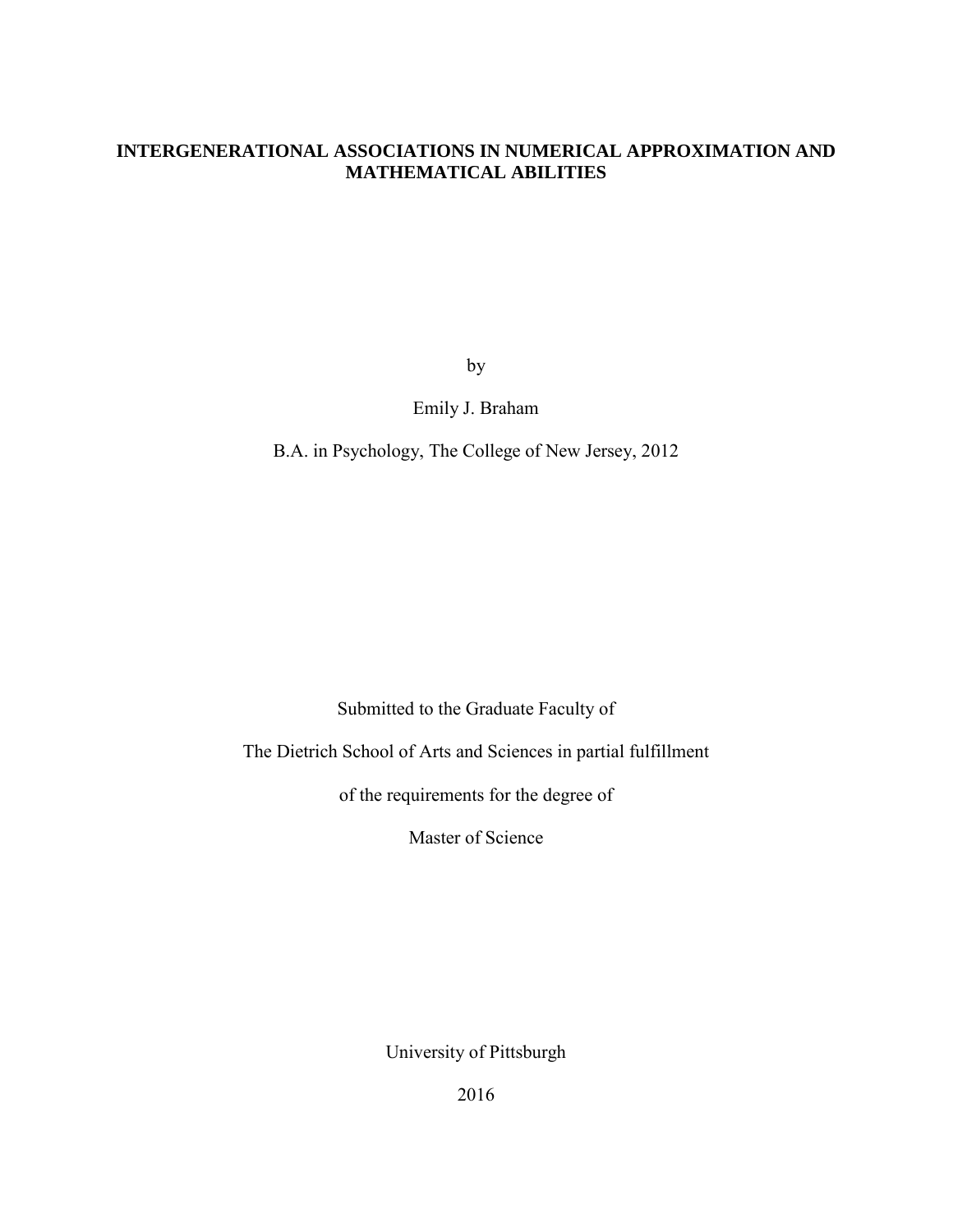# UNIVERSITY OF PITTSBURGH

# THE DIETRICH SCHOOL OF ARTS AND SCIENCES

This thesis was presented

by

Emily J. Braham

It was defended on

March 15, 2016

and approved by

Benjamin Rottman, PhD, Associate Professor, Department of Psychology

Natasha Tokowicz, PhD, Associate Professor, Department of Psychology

Thesis Director: Melissa Libertus, PhD, Associate Professor, Department of Psychology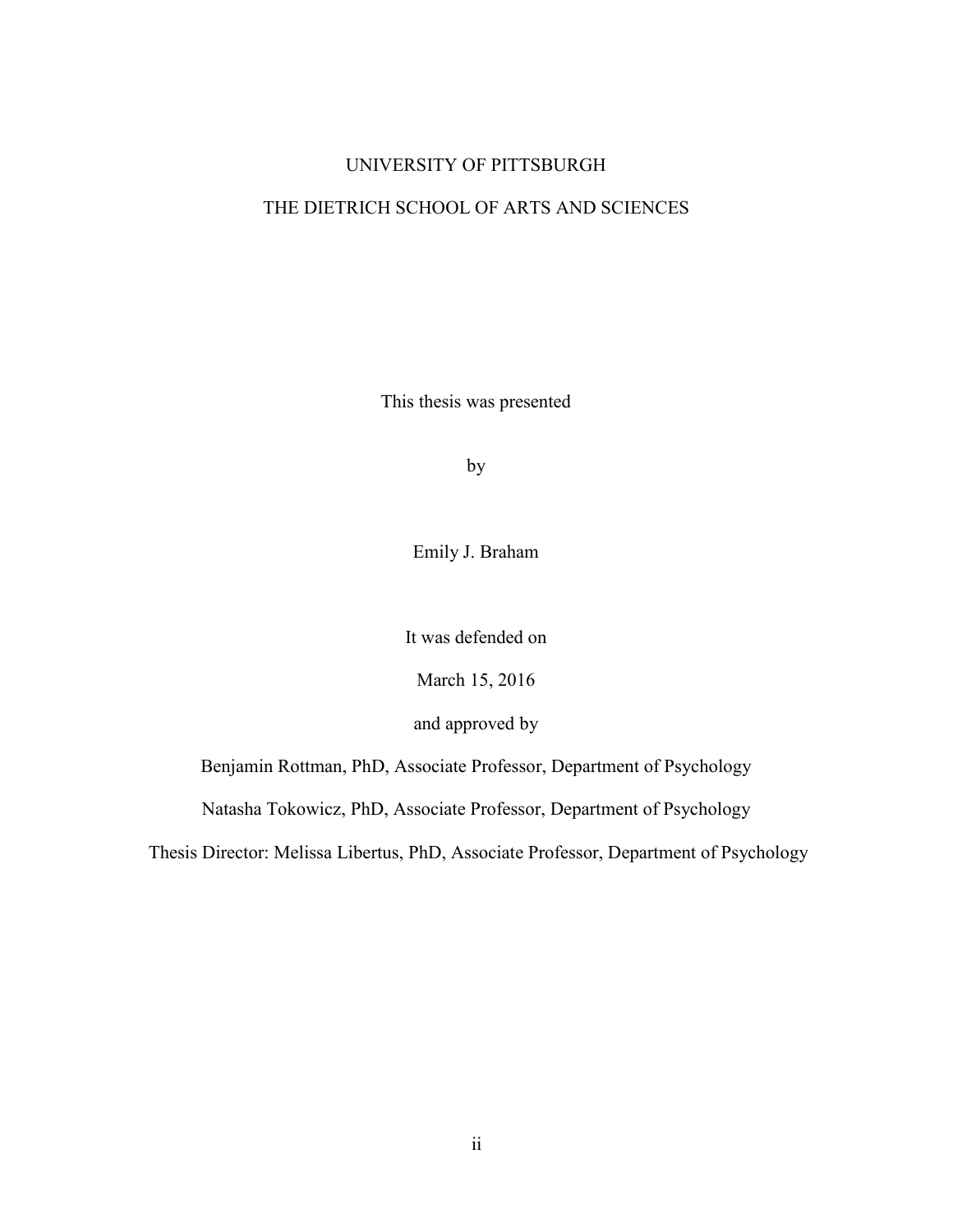Copyright © by Emily J. Braham

2016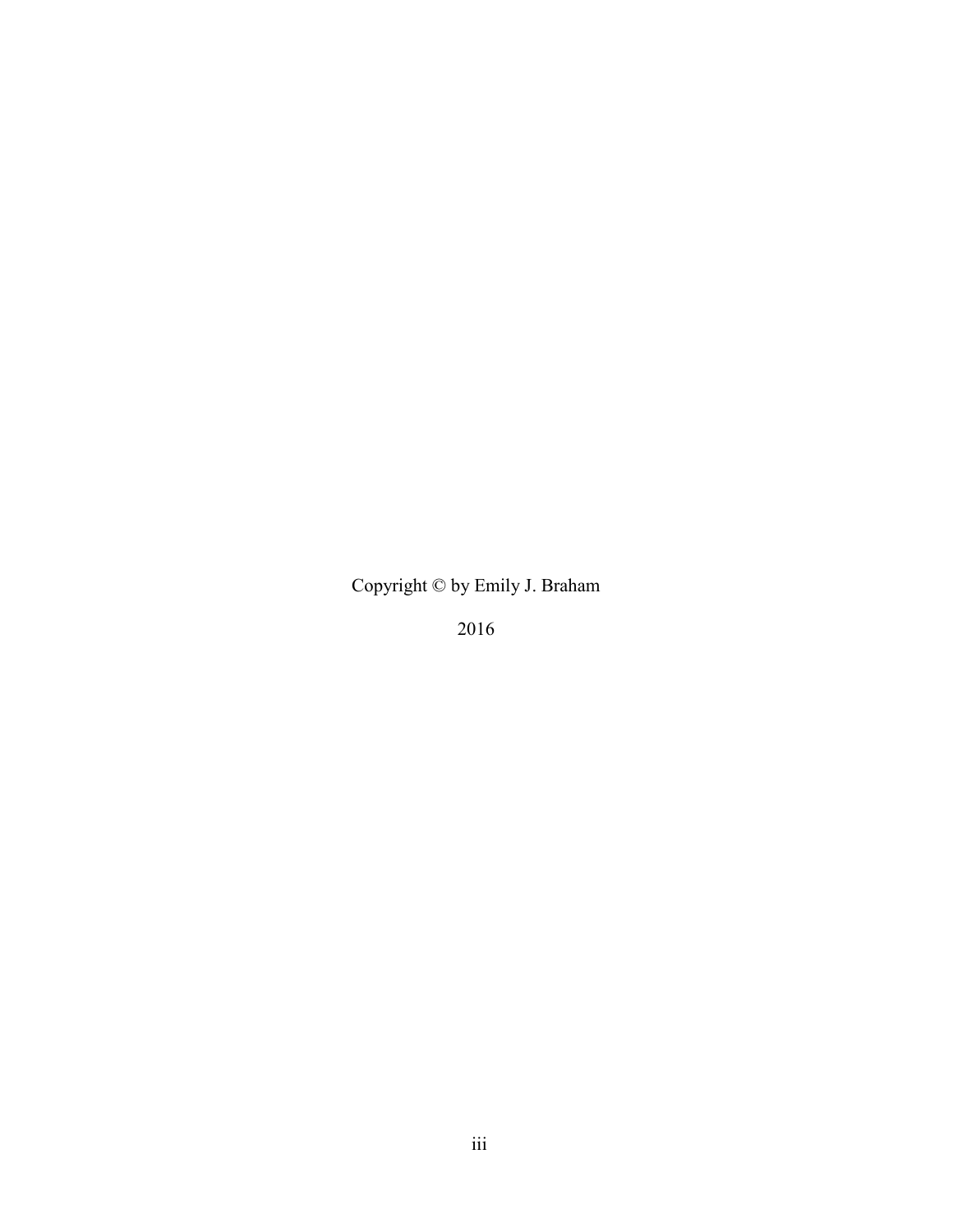# **INTERGENERATIONAL ASSOCIATIONS IN NUMERICAL APPROXIMATION AND MATHEMATICAL ABILITIES**

Emily J. Braham, M.S.

University of Pittsburgh, 2016

Although growing evidence suggests a link between children's math skills and their ability to estimate numerical quantities using the approximate number system (ANS), little is known about the sources underlying individual differences in ANS acuity and their relation with specific mathematical skills. To examine the role of intergenerational transmission of these abilities from parents to children, the current study assessed the ANS acuities and math abilities of 54 children (5-8 years old) and their parents, as well as parents' expectations about children's math skills. Children's ANS acuity positively correlated with their parents' ANS acuity, and children's math abilities were predicted by unique combinations of parents' ANS acuity and math ability depending on the specific math skill in question. These findings provide the first evidence of intergenerational transmission of an unlearned, non-verbal numerical competence and are an important step toward understanding the multifaceted parental influences on children's math abilities.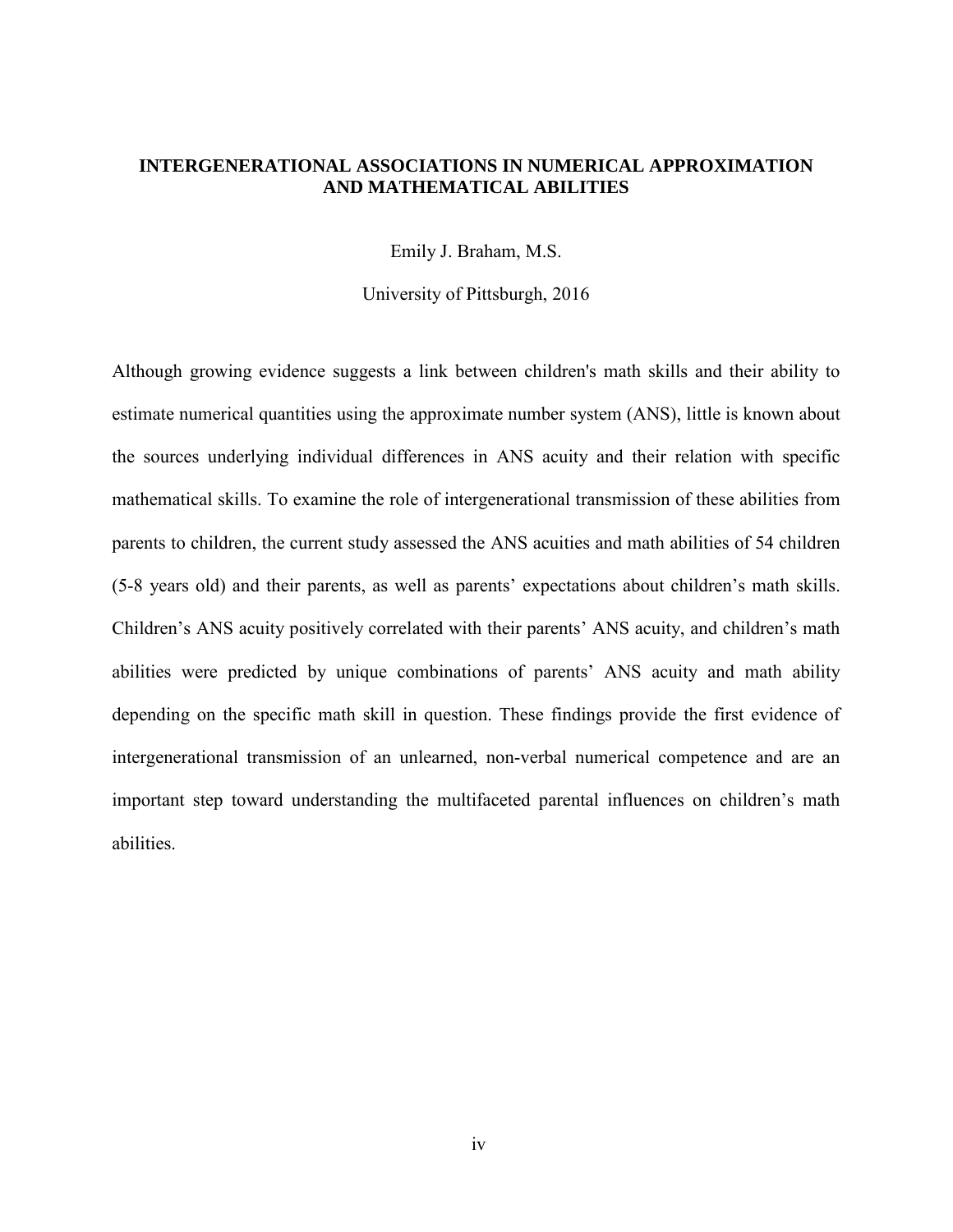# **TABLE OF CONTENTS**

|     | 1.1 | <b>INTERGENERATIONAL TRANSMISSION OF COGNITIVE ABILITIES</b> |
|-----|-----|--------------------------------------------------------------|
|     |     |                                                              |
|     | 1.2 |                                                              |
|     | 1.3 | LINK BETWEEN SCHOOL MATH ABILITIES AND<br><b>THE</b>         |
|     |     |                                                              |
|     | 1.4 |                                                              |
| 2.0 |     |                                                              |
|     | 2.1 |                                                              |
|     | 2.2 |                                                              |
|     |     |                                                              |
|     |     | 2.2.1.1                                                      |
|     |     |                                                              |
|     |     |                                                              |
|     |     | 2.2.2.1                                                      |
|     |     |                                                              |
|     |     |                                                              |
|     | 2.3 |                                                              |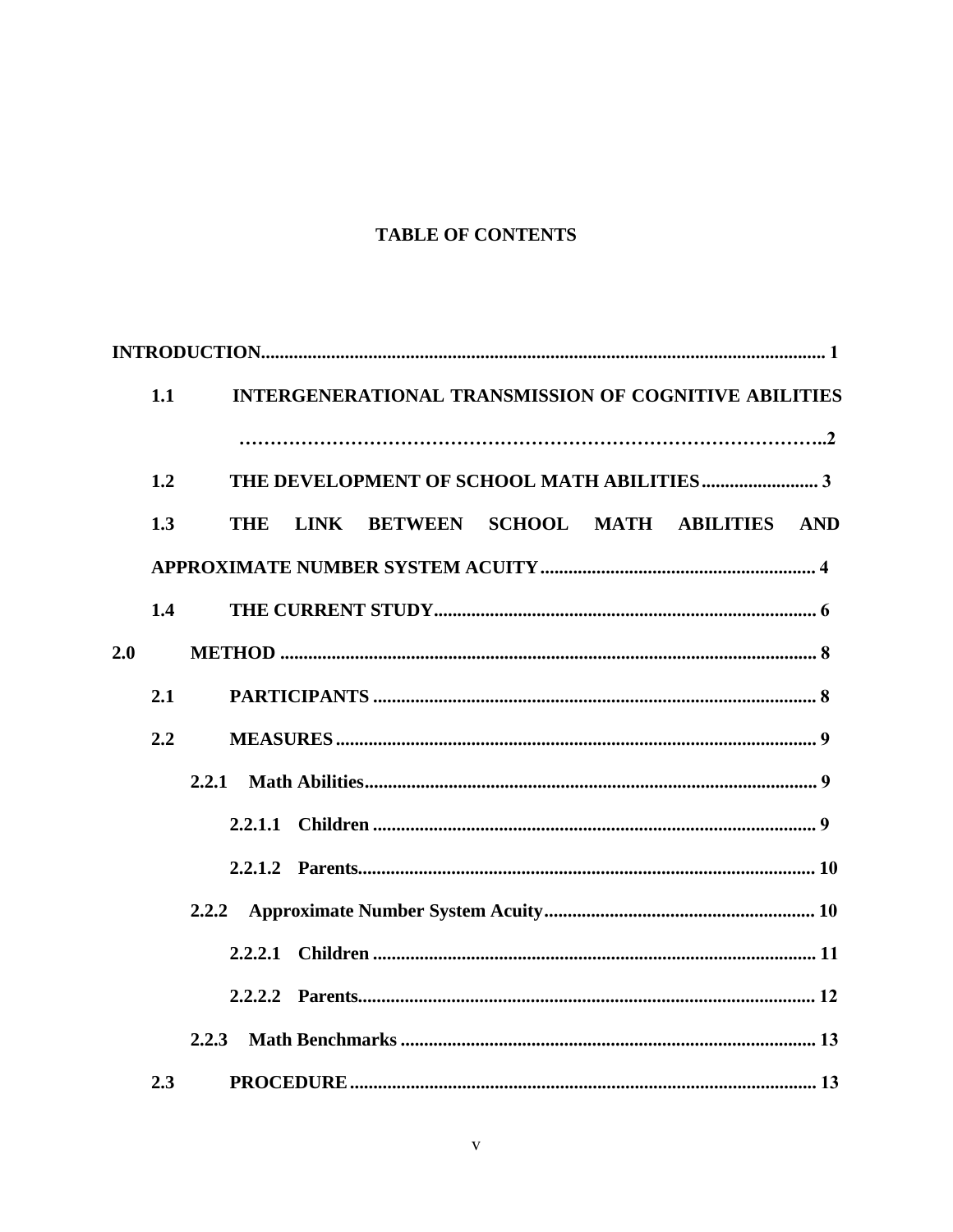| 3.0 |                                                          |
|-----|----------------------------------------------------------|
|     | 3.1 CHILDREN'S ANS ACUITY AND MATHEMATICAL ABILITIES 15  |
|     | 3.2 PARENTAL INFLUENCES ON CHILDREN'S MATHEMATICAL       |
|     |                                                          |
|     | 3.3 PARENTAL INFLUENCES ON CHILDREN'S ANS ACUITY 17      |
| 4.0 |                                                          |
|     | 4.1 PARENTAL INFLUENCES ON CHILDREN'S MATHEMATICAL       |
|     |                                                          |
| 4.2 | <b>PARENTAL INFLUENCES ON CHILDREN'S ANS ACUITY 22</b>   |
| 4.3 | <b>CHILDREN'S ANS ACUITY MATHEMATICAL ABILITIES 23</b>   |
| 4.4 | <b>PARENTS' ANS ACUITY AND MATHEMATICAL ABILITIES 24</b> |
| 4.5 |                                                          |
|     |                                                          |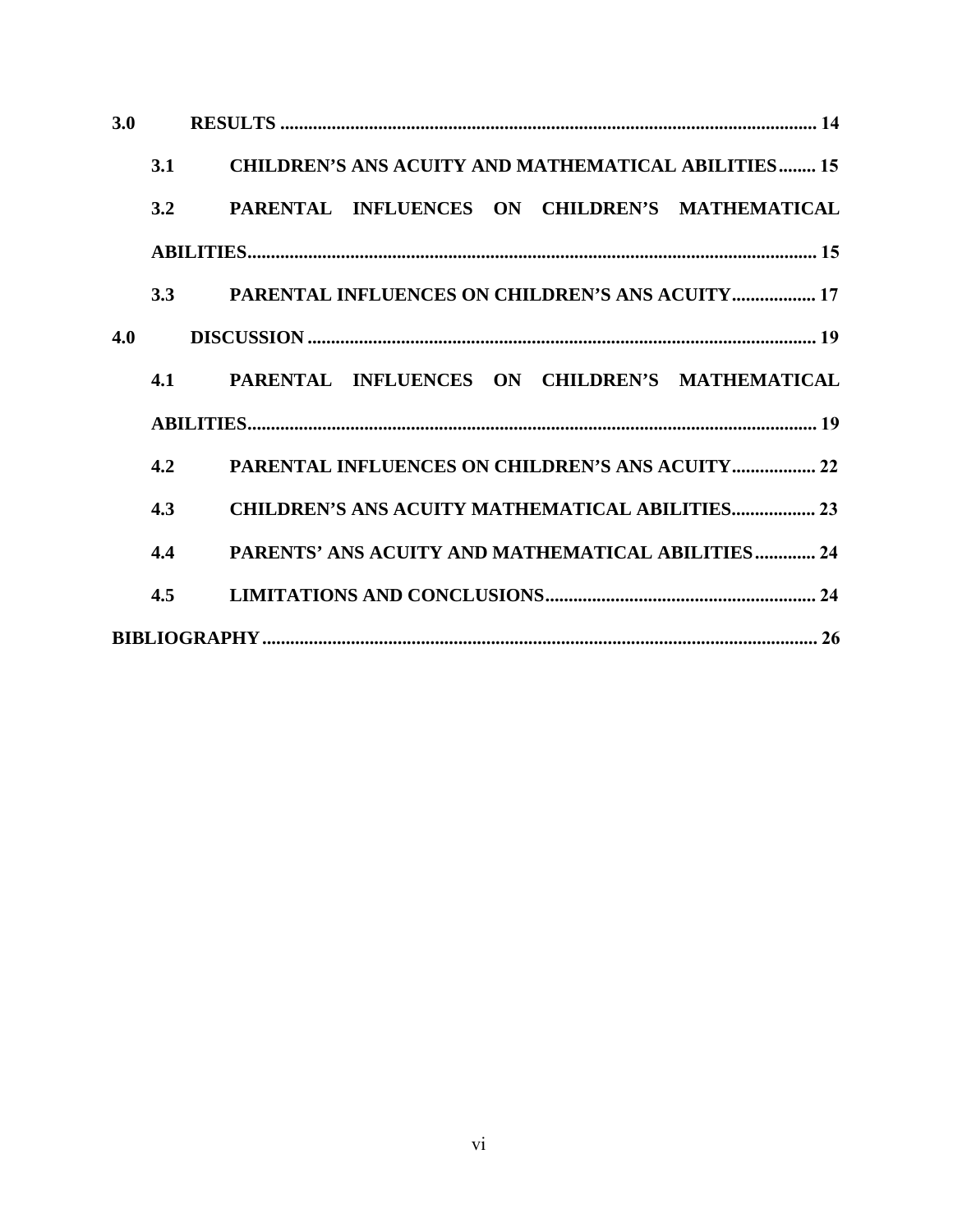# **LIST OF TABLES**

| Table 3. Linear regression models predicting children's mathematics scores (Calculation, Math |  |
|-----------------------------------------------------------------------------------------------|--|
|                                                                                               |  |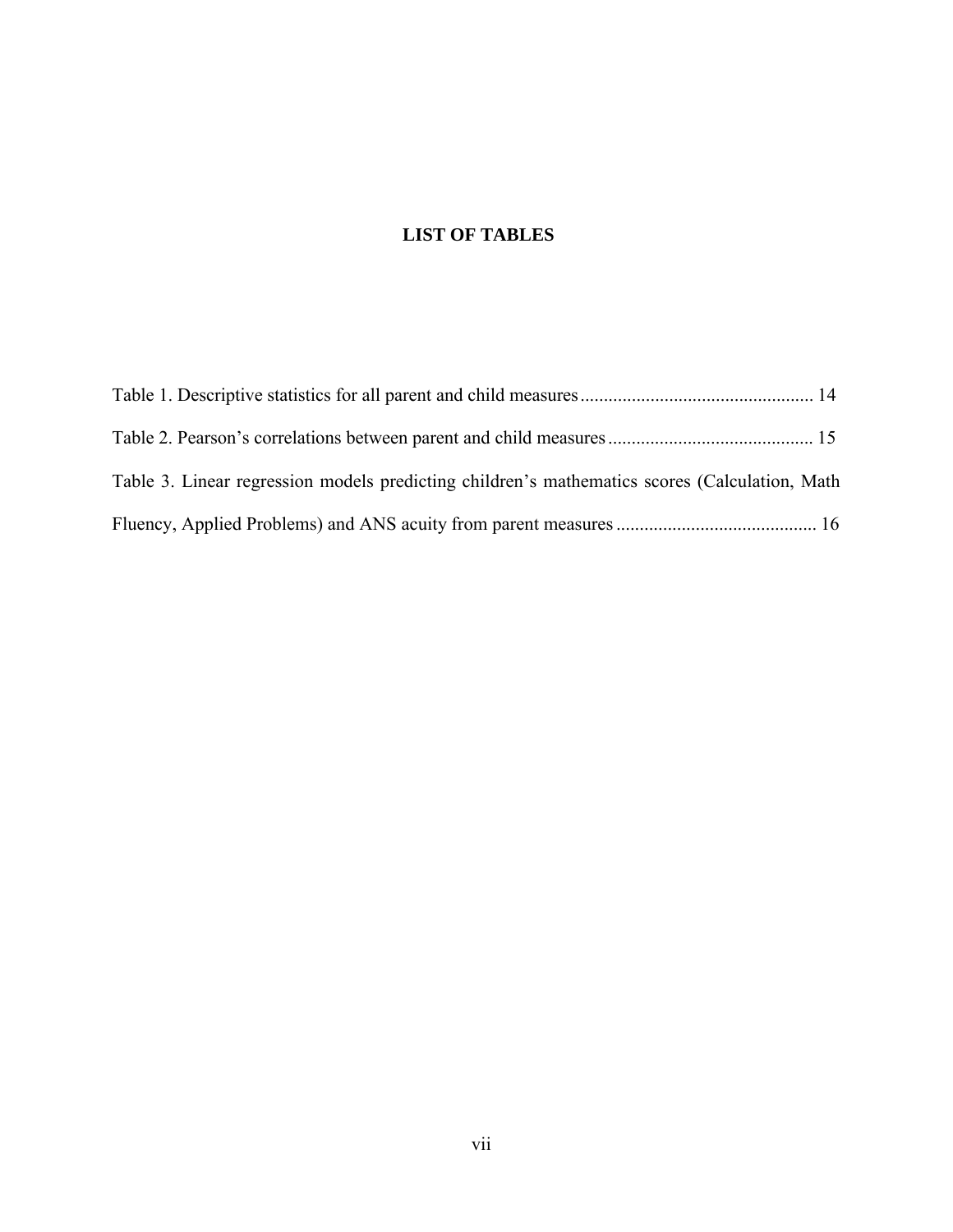# **LIST OF FIGURES**

[Figure 1. Correlation between parents' and children's ANS acuity as indexed by the proportion of](#page-24-1)  [correct responses on a non-symbolic number comparison task .................................................... 17](#page-24-1)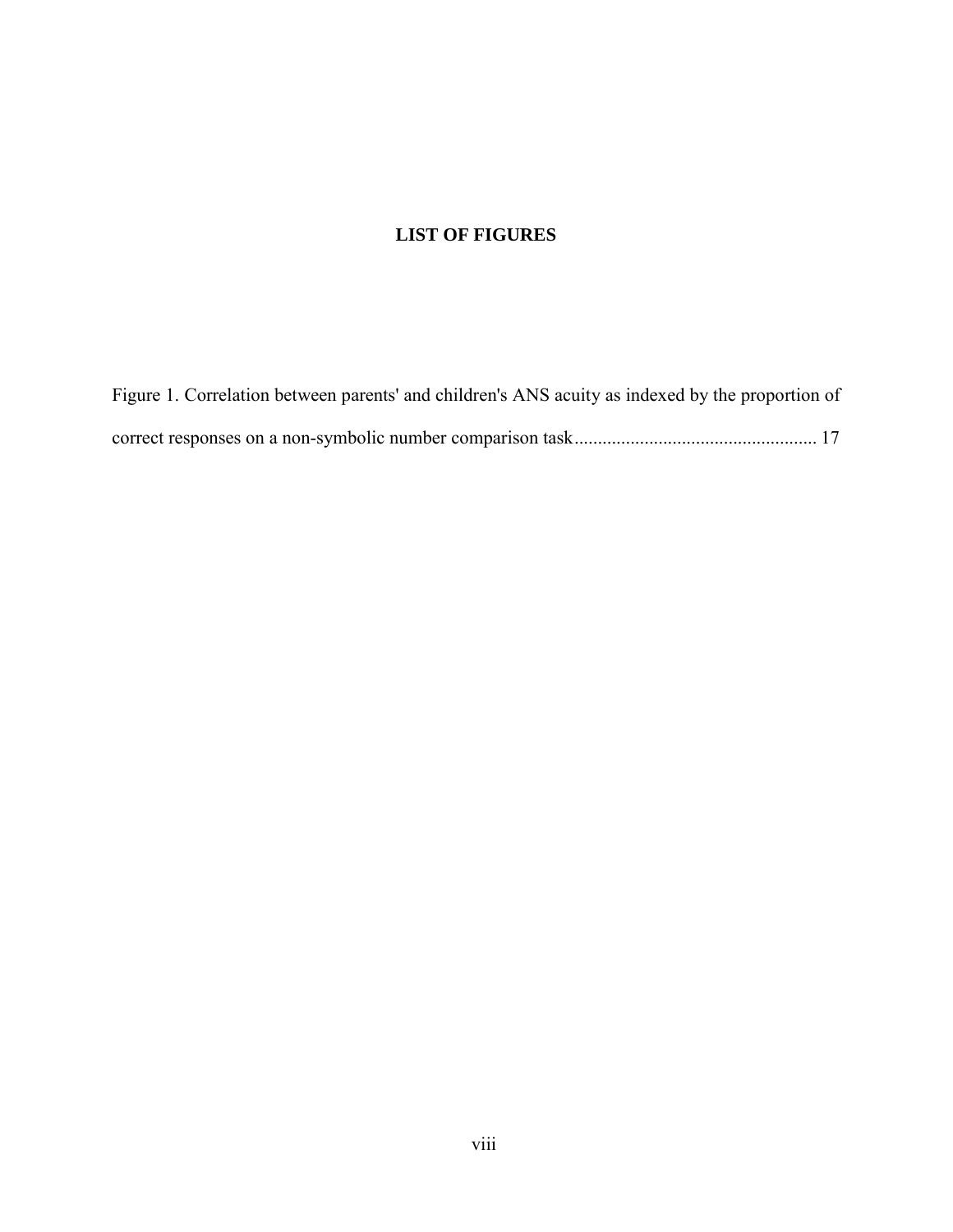#### <span id="page-8-0"></span>**INTRODUCTION**

Educated children and adults have access to at least two different systems for representing and processing numerical information. The first, an *approximate* number system (ANS), allows for rapid but imprecise estimates about the number of items in a collection, and as such, provides the basis for rapid comparisons and approximate calculations in the absence of verbal counting (Barth, La Mont, Lipton, & Spelke, 2005; McCrink & Spelke, 2010). The ANS is present in infants and non-human animals (e.g., Agrillo, 2015; Beran, Perdue, & Evans, 2015; Izard, Sann, Spelke, & Streri, 2009; Xu & Spelke, 2000) and is therefore not tied to language or an understanding of symbols. The second, an *exact* number system, can be used to represent numerical information precisely through counting and number symbols, which is essential for school mathematics (Miller & Paredes, 1996). Unlike the ANS, the uniquely human ability to represent numbers symbolically and perform exact calculations is acquired over the course of development through formal and informal instruction (Baroody & Wilkins, 1999). The distinction between these two numerical systems provides a unique platform from which to study intergenerational transmission of an unlearned numerical competence and culturally transmitted mathematical abilities. Here, we examine specific intergenerational correlations between parent– child math ability and parent–child ANS acuity.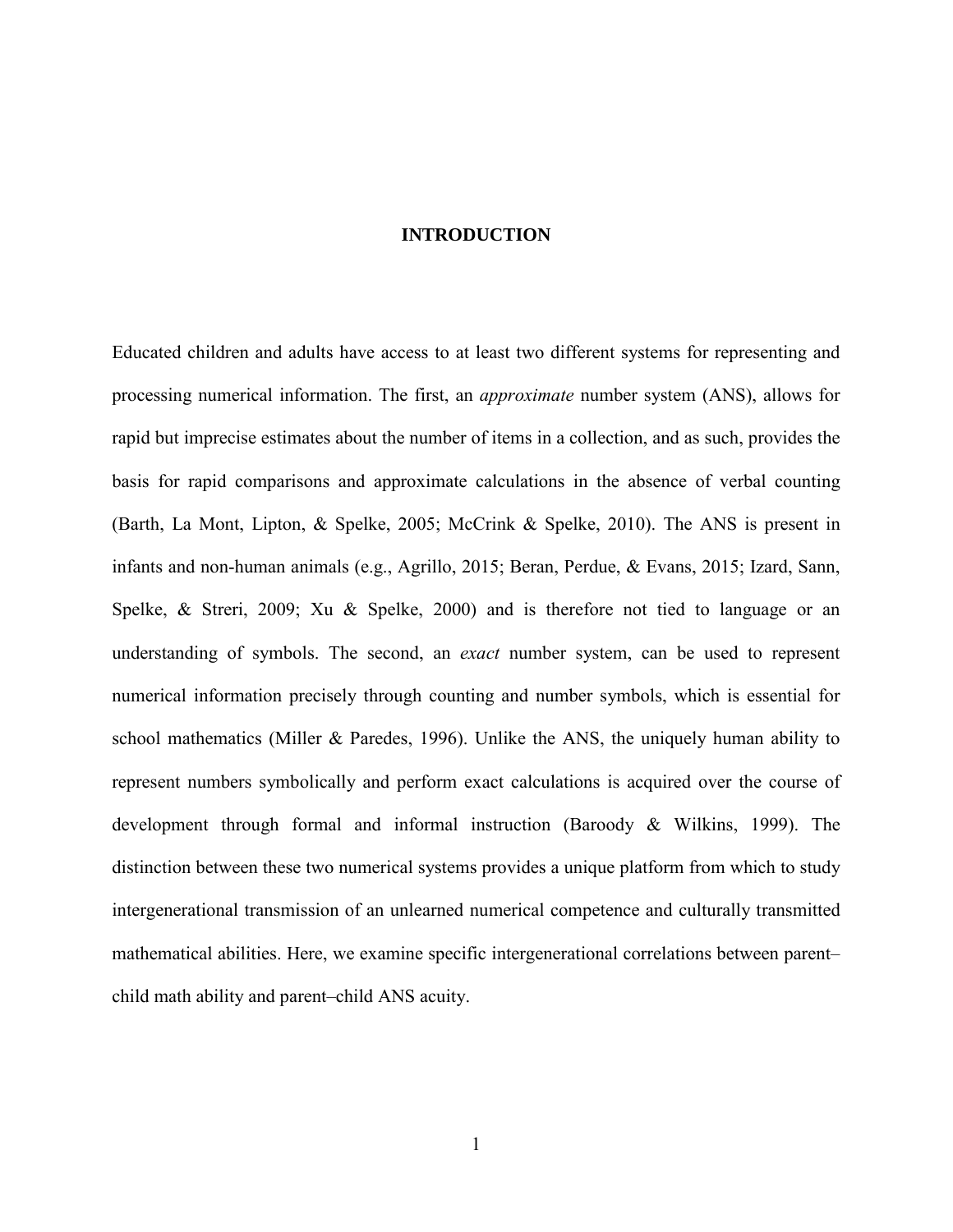#### <span id="page-9-0"></span>**1.1 INTERGENERATIONAL TRANSMISSION OF COGNITIVE ABILITIES**

Intergenerational transmission refers to the general process by which parents intentionally or unintentionally influence their offspring behaviorally or psychologically, and as such includes genetic and environmental factors. Several studies point to the existence of intergenerational transmission of cognitive abilities from parents to their offspring (Anger & Heineck, 2010; Björklund, Hederos Eriksson, & Jäntti, 2010; Black, Devereux, & Salvanes, 2009). For example, Anger and Heineck (2010) found children's general intelligence to be positively correlated with their parents' intelligence even when accounting for education, parental occupation, socioeconomic variables, and marital status. However, far less is known about the influence of intergenerational transmission in specific academic domains.

Only a few previous research studies have examined the link between parents' and children's cognitive abilities in the domain of mathematics (Blevins-Knabe, Whiteside-Mansell, & Selig, 2007; Brown, Mcintosh, & Taylor, 2011; Crane, 1996; Duncan, Kalil, Mayer, Tepper, & Payne, 2005). One study with 5- to 9-year-old children, found children's math achievement to be significantly correlated with their mothers' general cognition, even after controlling for socioeconomic status and the quality of the home learning environment (Crane, 1996). However, the maternal assessment included both language and mathematics making it difficult to examine the unique contribution of each. Evidence from a more recent, large-scale cohort study, found a positive association between parents' arithmetic scores assessed during childhood and their school-aged children's performance in mathematics (Brown et al., 2011). In the present paper, we focus not only on parents' math abilities, but also on the role of parents' ANS acuity for their children's emerging mathematical understanding.

2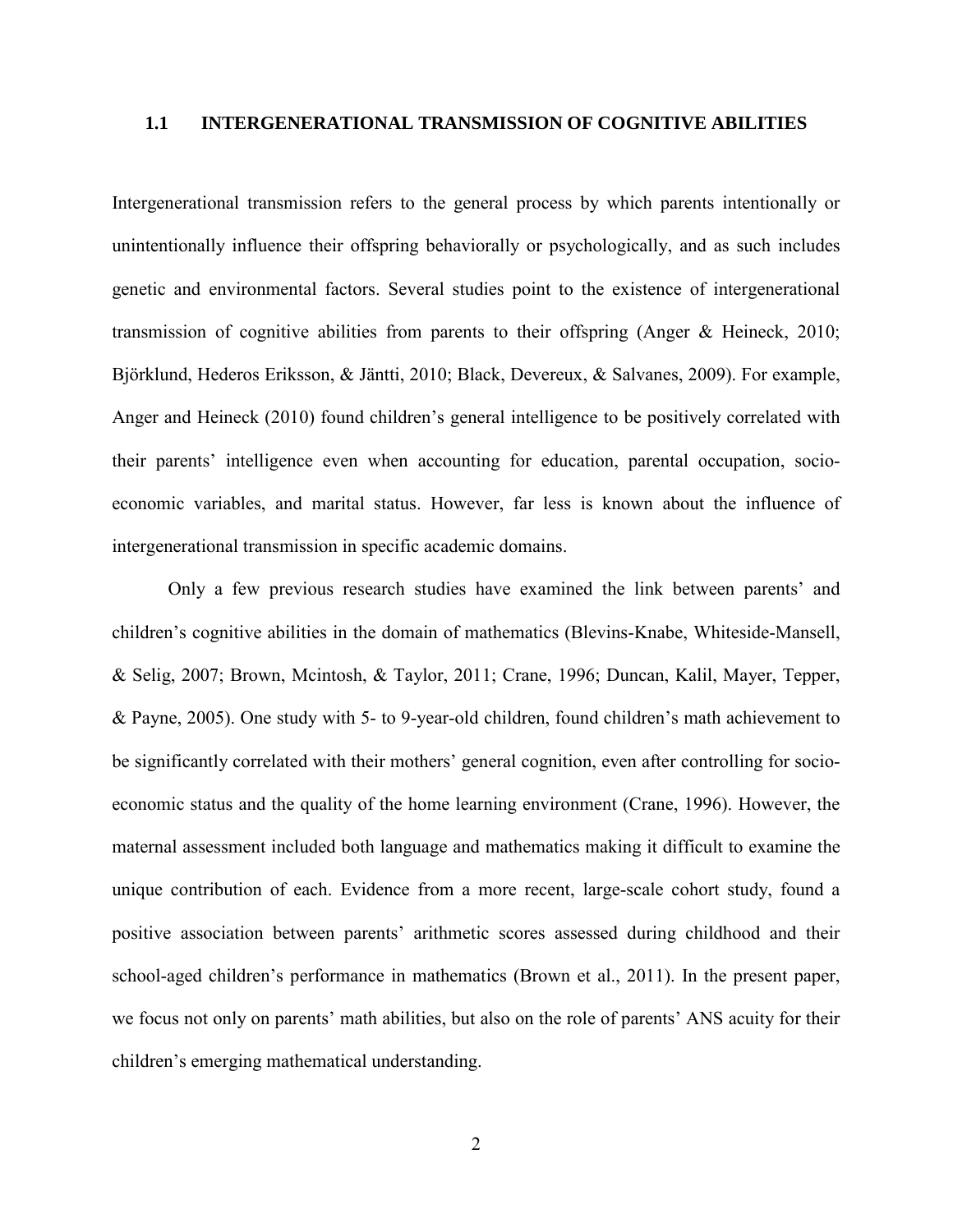## **1.2 THE DEVELOPMENT OF SCHOOL MATH ABILITIES**

<span id="page-10-0"></span>The ability to use an exact number system to represent numerical information symbolically and perform exact calculations depends on a complex integration of concepts acquired over years of instruction. According to the Common Core State Standards for Mathematics (National Governors Association Center for Best Practices & Council of Chief State School Officers, 2010) by the end of kindergarten children are expected to count to 100, write numerals from 0 to 20, compare quantities, understand the relation between counting and cardinality, and develop a conceptual understanding of addition and subtraction (i.e., addition as "putting together"; subtraction as "taking from"). As children progress to first grade, they are expected to integrate these skills in order to relate counting to arithmetic (e.g., counting on three is the same as adding three), develop more refined strategies to solve arithmetic problems, and understand the reciprocal relation between addition and subtraction (e.g., use knowledge of  $2 + 4 = 6$  to know 6  $-2 = 4$ ). By second grade, children are expected to increasingly use mental strategies for arithmetic and develop fluency within the number range from 0 to 100 for addition and subtraction.

What factors influence individual differences in children's school math abilities? In the behavioral genetics literature, twin studies are used to provide a detailed understanding of the genetic and environmental effects underlying many of our human traits (see Polderman et al., 2015 for a meta-analysis). Specifically in the domain of mathematics, behavioral genetics studies of twins have identified a substantial genetic component to mathematical ability, as well as an influence of the shared environment (Hart, Petrill, Thompson, & Plomin, 2009; Kovas et al., 2007; Thompson, Detterman, & Plomin, 1991). In the behavioral psychology literature, a number of cognitive and social factors are known to influence individual differences in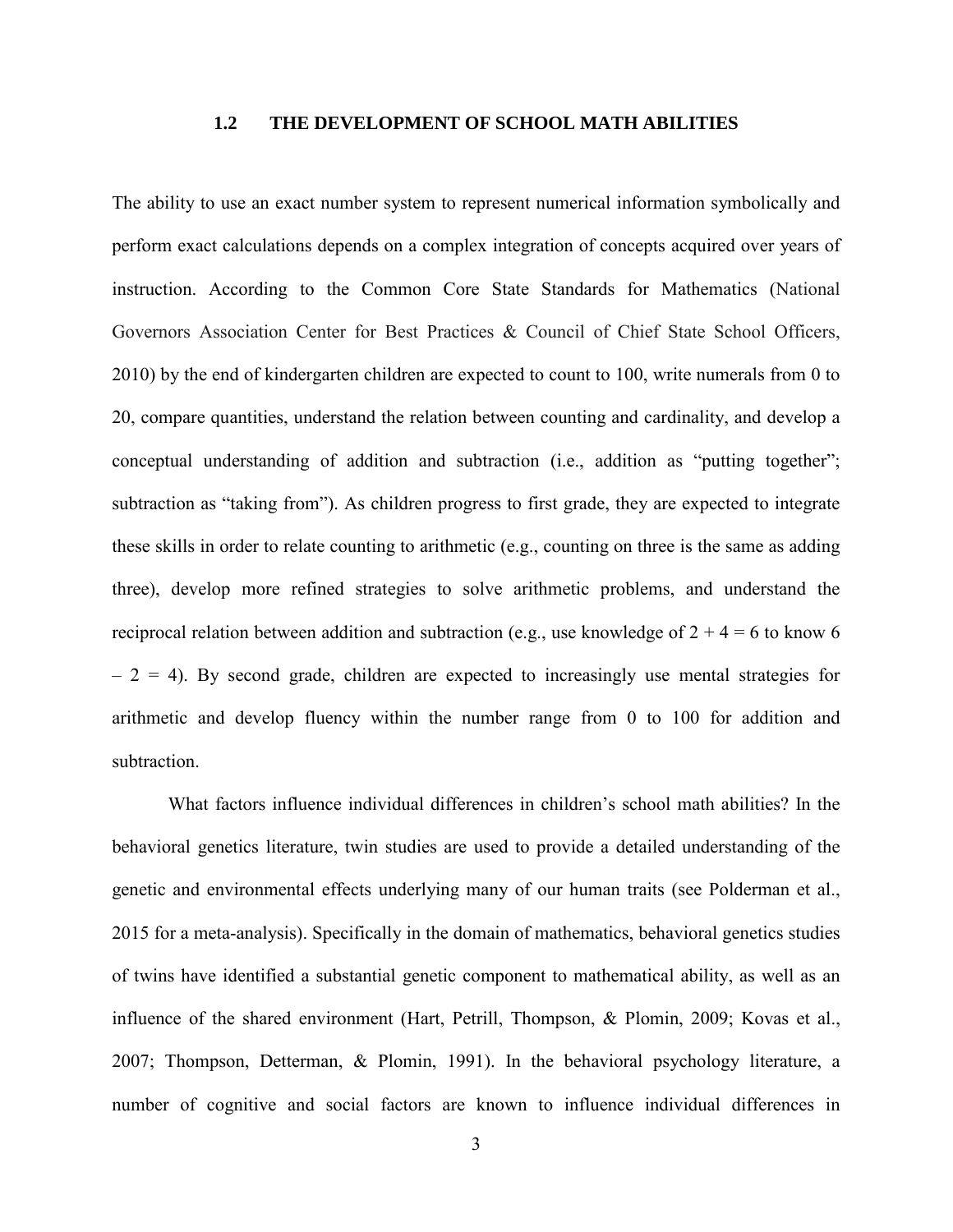children's mathematical abilities. These include social factors such as income level (Griffin, Case, & Siegler, 1994; Jordan, Kaplan, Ramineni, & Locuniak, 2009), amount of numberrelevant input from teachers and parents (Gunderson & Levine, 2011; Klibanoff, Levine, Huttenlocher, Vasilyeva, & Hedges, 2006; Levine, Suriyakham, Rowe, Huttenlocher, & Gunderson, 2010), and the home learning environment (Melhuish et al., 2008), as well as general cognitive factors, such as short-term memory, working memory, attention, language, and general intelligence (Geary, 2004; LeFevre, Fast, et al., 2010; Mabbott & Bisanz, 2008; McLean & Hitch, 1999; Passolunghi & Siegel, 2004; Wilson & Swanson, 2001). Finally, a growing number of studies highlight the importance of a number-specific competence, ANS acuity, for children's mathematical understanding.

# <span id="page-11-0"></span>**1.3 THE LINK BETWEEN SCHOOL MATH ABILITIES AND APPROXIMATE NUMBER SYSTEM ACUITY**

Numerical representations in the ANS are noisy with considerable overlap between neighboring representations of number. The degree of overlap increases with increasing number, meaning that smaller quantities are represented more precisely than larger quantities, and discriminability of any two ANS representations is a function of the ratio between them (e.g., Dehaene, 1992). There are developmental improvements in ANS acuity, such that in infancy there is much more noise associated with representing a particular number and these representations sharpen throughout childhood (Halberda & Feigenson, 2008; Libertus & Brannon, 2010; Lipton & Spelke, 2003; Piazza et al., 2010; Xu & Spelke, 2000). There are also substantial individual differences in ANS acuity starting in infancy (Libertus & Brannon, 2010; Starr, Libertus, &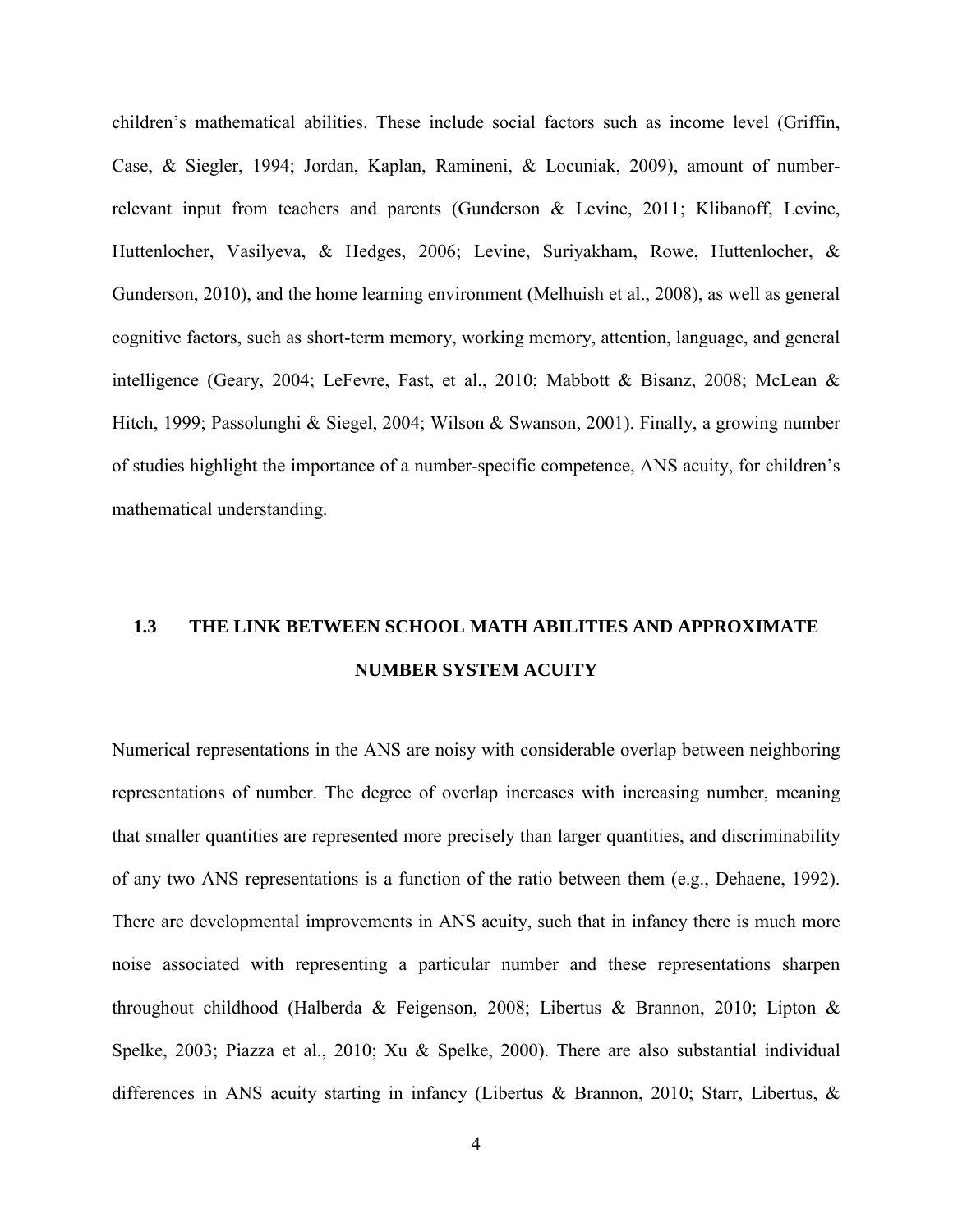Brannon, 2013). ANS acuity is typically assessed using non-symbolic number comparison tasks, in which participants are asked to select the more numerous of two briefly displayed sets of objects. Individuals with more precise approximate number representations are more accurate on these tasks and are able to discriminate between non-symbolic quantities with finer ratios.

Importantly, there is now a wealth of evidence to suggest that individual differences in ANS acuity are correlated with and predictive of school math ability (Bonny & Lourenco, 2013; Libertus, Feigenson, & Halberda, 2011, 2013; Libertus, Odic, & Halberda, 2012; Lourenco, Bonny, Fernandez, & Rao, 2012; Mazzocco, Feigenson, & Halberda, 2011). New research has started to examine potential mechanisms to explain the link between individual differences in ANS acuity and school math ability. In one explanation, as children learn the meaning of number words and Arabic digits, they map these symbolic representations to the corresponding representations in the ANS, and it is the strength of these mappings that is critical for math abilities (Brankaer, Ghesquière, & De Smedt, 2014; Pinheiro-Chagas et al., 2014). Another possible explanation is that since children are able to solve approximate addition and subtraction problems before they can solve symbolic addition and subtraction problems (Barth et al., 2005), a basic understanding of approximate arithmetic based on ANS representations serves as a foundation for understanding exact arithmetic (Park & Brannon, 2014; Pinheiro-Chagas et al., 2014).

Although very little is known about the sources underlying individual differences in ANS acuity, there is some recent evidence that environmental factors, such as education and socioeconomic status (SES), are influential. Piazza and colleagues (2013) found that among the Mundurucu – an Amazonian tribe whose language does not have number words larger than 5 – their level of math education was significantly correlated with their ANS acuity. Furthermore,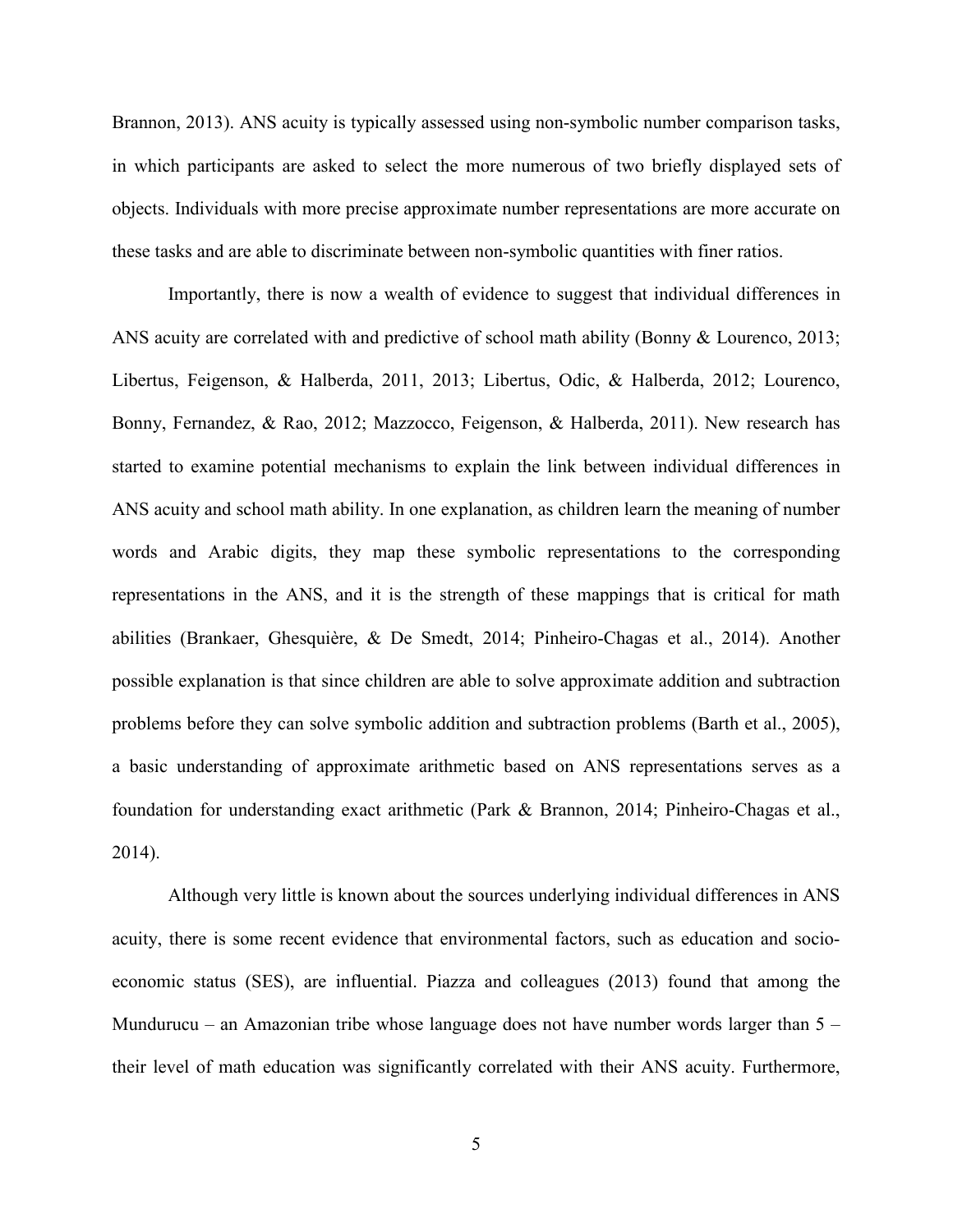there is some evidence that children from higher SES backgrounds displayed better ANS acuity on number estimation tasks (Mejias & Schiltz, 2013) and approximate addition problems (McNeil, Fuhs, Keultjes, & Gibson, 2011). However, the possibility of intergenerational transmission of ANS acuity from parents to their children has not yet been considered.

# **1.4 THE CURRENT STUDY**

<span id="page-13-0"></span>In the current study, we examine how individual differences in children's mathematical abilities and ANS acuity can be explained by different parental characteristics. To this end, we tested parent-child dyads on ANS acuity (a non-symbolic number comparison task) and a standardized test of math ability (Woodcock Johnson III Tests of Achievement; Woodcock, McGrew, & Mather, 2001). Children completed three subtests designed to measure their ability to perform mathematical computations in traditional written format (Calculation), to automatically recall basic number facts (Math Fluency), and to solve orally presented word problems with visual aids (Applied Problems). Due to time constraints during testing, parents only completed the Math Fluency subtest as a measure of mathematical ability. In order to assess a broader range of parental characteristics that may be important for explaining children's numerical or mathematical abilities, we included an additional measure of parental beliefs about the importance of children developing certain math skills (Math Benchmarks; Lefevre et al., 2009). Thus, we are able to examine specific intergenerational correlations between parent–child math ability and parent–child ANS acuity in the broader context of other parental characteristics. In this study we specifically ask the following questions: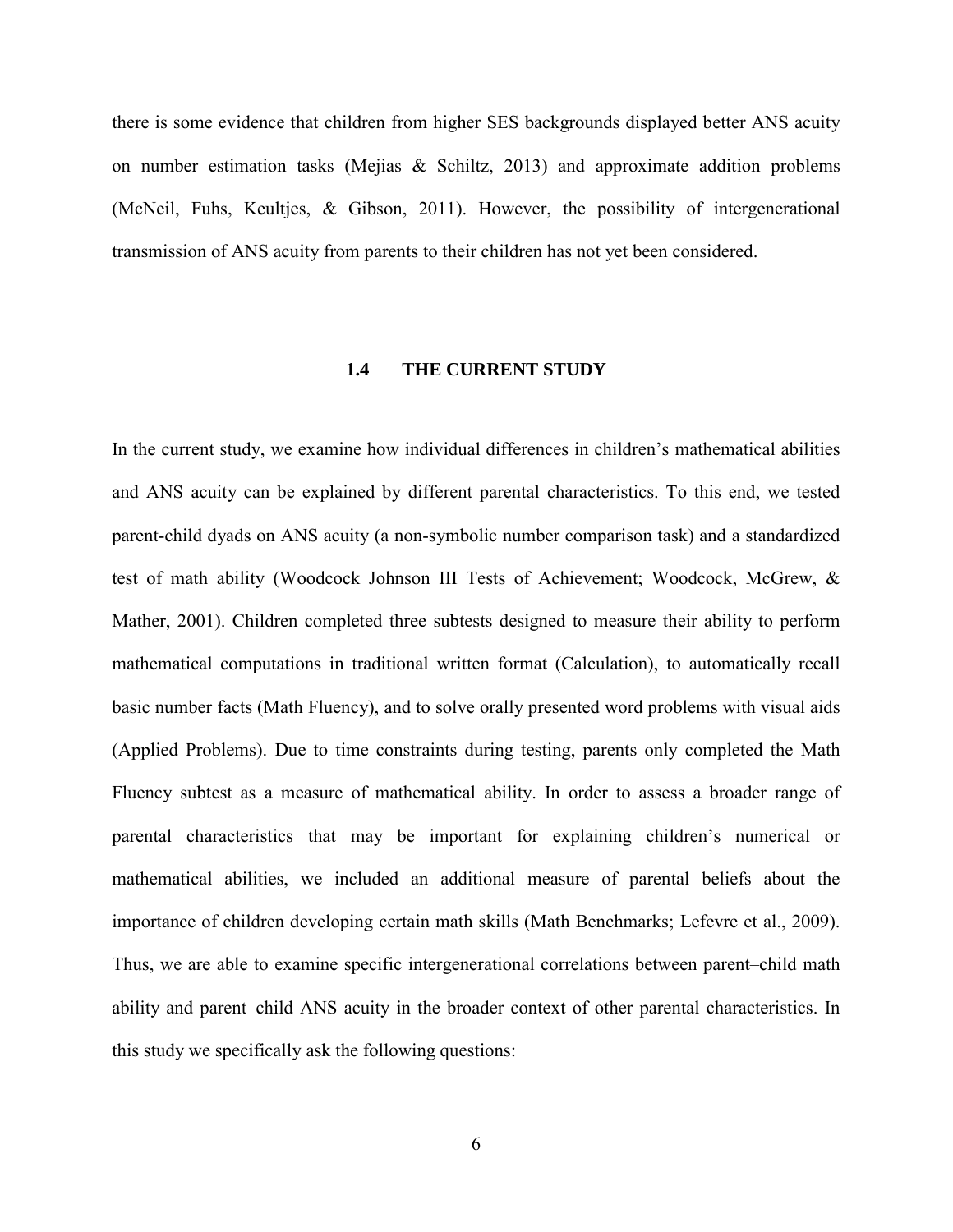1. Are parents' math abilities, ANS acuity or beliefs about math benchmarks correlated with their children's *mathematical abilities*? What are the unique contributions of each parental factor for predicting children's mathematical abilities?

2. Are parents' math abilities, ANS acuity or beliefs about math benchmarks correlated with their children's *ANS acuity*? What are the unique contributions of each parental factor for predicting children's ANS acuity?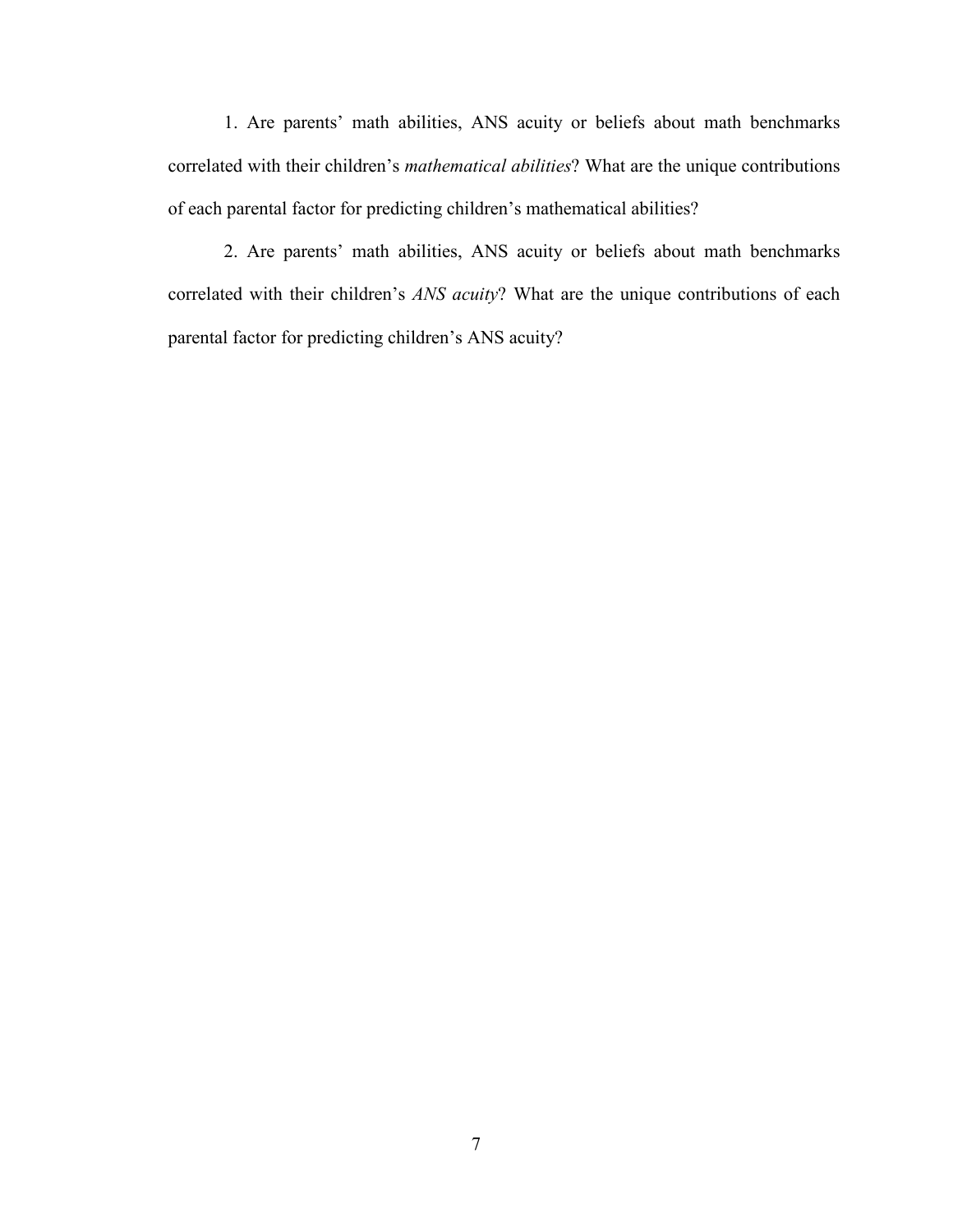#### **2.0 METHOD**

# **2.1 PARTICIPANTS**

<span id="page-15-1"></span><span id="page-15-0"></span>Fifty-seven parent-child dyads were recruited through flyers and local children's events to participate in a laboratory study. Children who were out of the age range (*n* = 1) or refused to complete the Approximate Number System Acuity task (see below,  $n = 2$ ) were excluded, resulting in a final sample of 54 children (27 females and 27 males; mean age = 7.59 years, *SD* = 11.16 months, range = 5.61 years to 8.98 years) and their parents (46 mothers and 5 fathers; mean age = 38.60 years,  $SD = 5.13$  $SD = 5.13$  $SD = 5.13$  years, range = 30 years to 59 years)<sup>1</sup>. Parent reports of race and ethnicity indicated that 45 children in our sample were identified as Caucasian, three as African-American, one as Asian and five as multiple races. Forty-six parents obtained a college degree or higher, three completed some college, one completed some high school, and one did

<span id="page-15-2"></span> $1$  Originally, the sample included only 38 parent-child dyads. As suggested by a reviewer, we ran a power analysis with the original sample on the main association of interest between parents' and children's ANS acuity (*r* = .40). This analysis revealed that we would need a sample size of 53 to have more than 85% power to detect an effect of this size at an alpha level of .05. Thus, we collected data from additional participants to increase the sample size. The originally reported pattern of results and the interpretations of these findings remain the same. In addition, the final sample reported here included three sets of siblings (2 children each). When one child from each pair was excluded (all possible combinations of which were tested), the overall patterns of significance for the main findings did not change. Finally, some children in this sample did not complete the entire battery of standardized math assessments (see below), but missing data were not interpolated.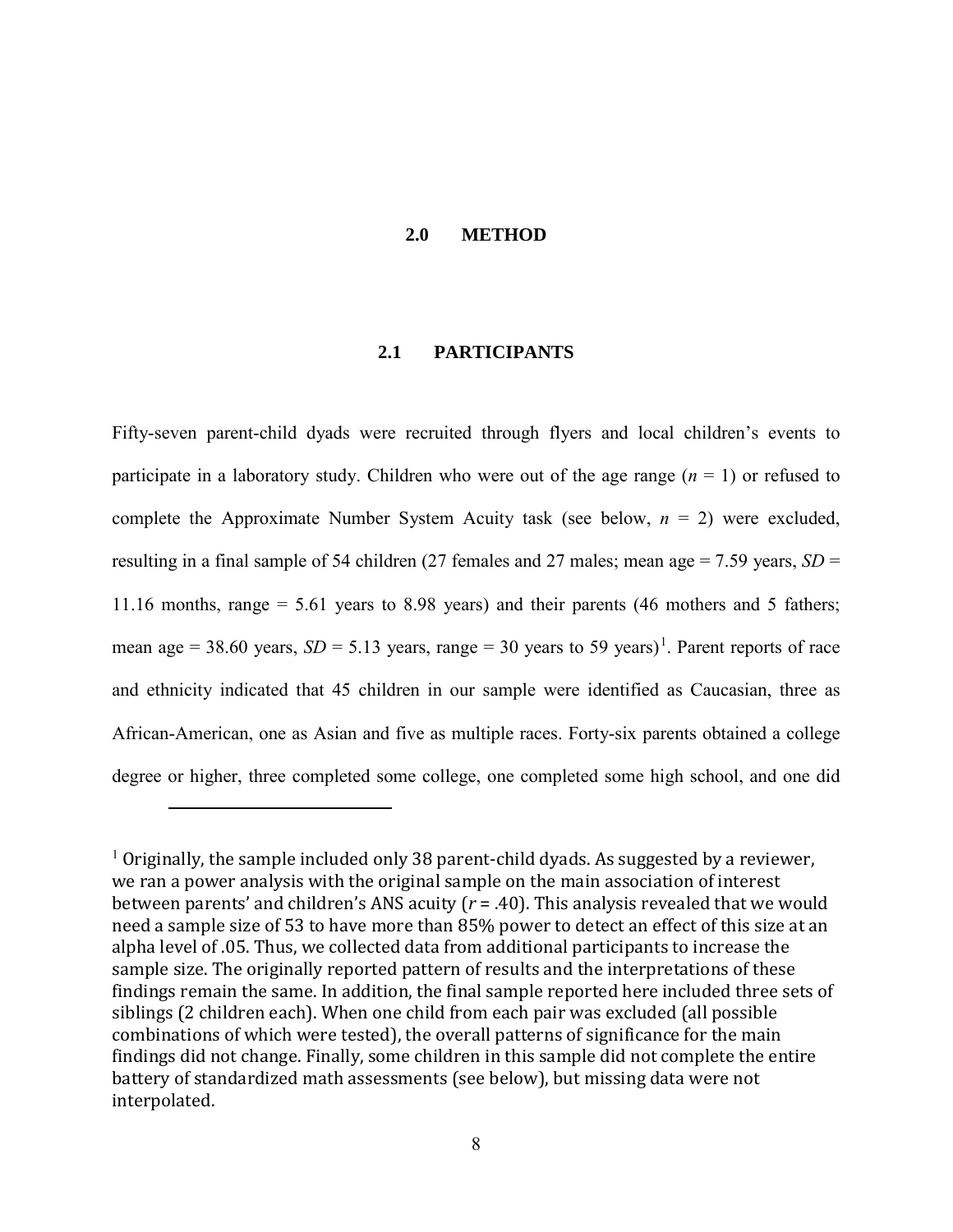not report his or her education level. Prior to participation, all parents provided written consent for themselves and for their child, and children provided verbal assent. Parents were compensated with \$8 for their participation and children received a small gift (e.g. book, stuffed animal, lunch bag).

#### **2.2 MEASURES**

#### <span id="page-16-1"></span><span id="page-16-0"></span>**2.2.1 Math Abilities**

Parents' and children's math abilities were assessed using the appropriate subtests from the nationally normed Woodcock Johnson III Tests of Achievement (Woodcock et al., 2001).

#### <span id="page-16-2"></span>**2.2.1.1 Children**

Children completed the Calculation, Math Fluency, and Applied Problems subtests. The *Calculation* subtest measured the ability to perform mathematical computations in traditional written format. The *Math Fluency* subtest measured automaticity with basic arithmetic facts and required children to solve simple addition, subtraction, and multiplication problems presented in traditional written format with a 3-minute time limit. All children started with the first item, and were told to work as quickly as possible without making mistakes. The *Applied Problems* subtest measured the ability to listen to a problem, recognize the procedure, and perform simple calculations. It required the child to analyze and solve orally presented word problems with visual aids. For this age range, the items included counting objects, identifying coins, telling time, performing single and double-digit arithmetic, performing calculations with money, and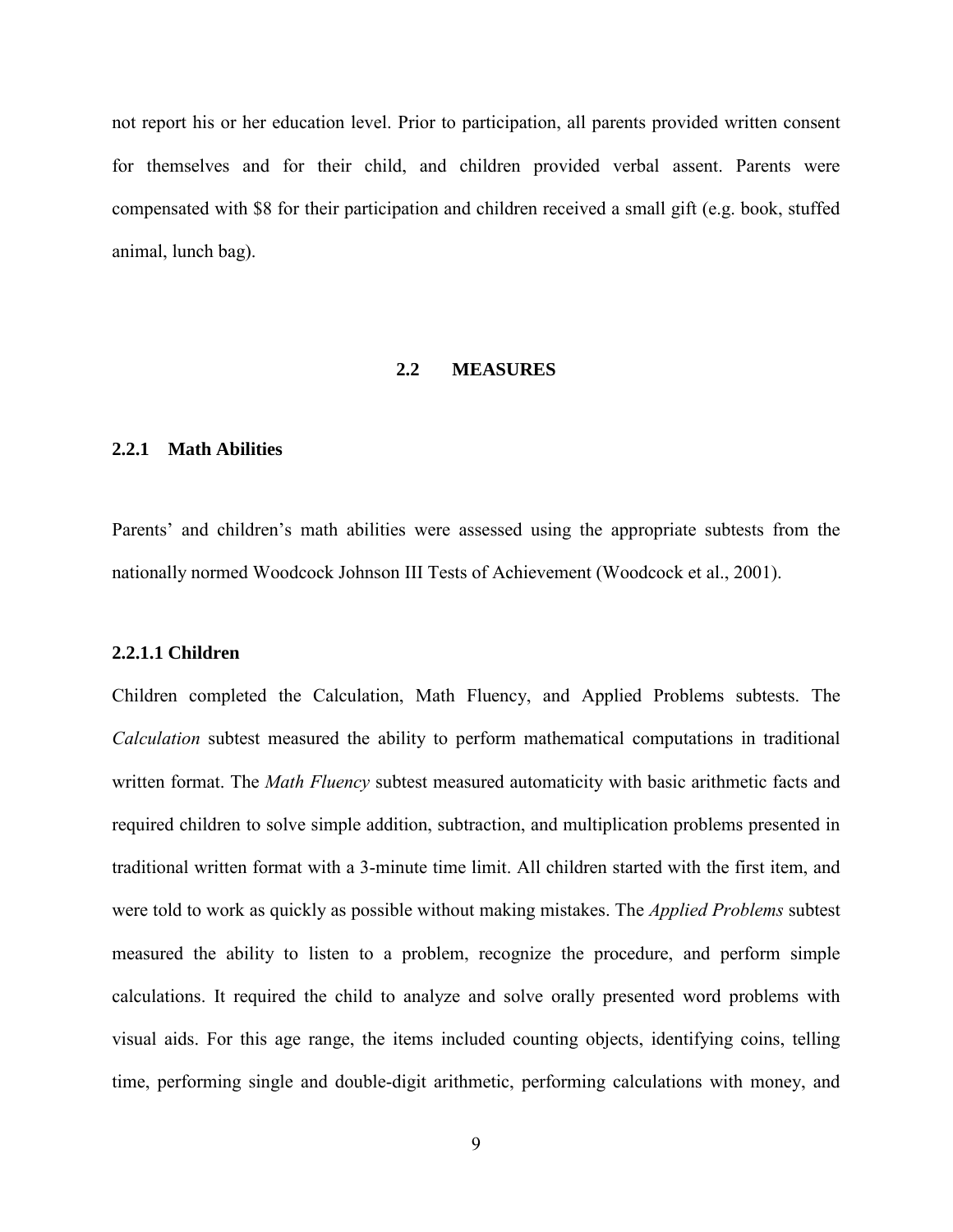using simple fractions. Children gave verbal responses, but were allowed to use scratch paper if needed.

The subtests were administered in the order they would be administered on full-length Woodcock Johnson III Tests of Achievement (1. Calculation, 2. Math Fluency, 3. Applied Problems). The raw scores from each of the three subtests were converted into standardized scores with an expected mean of 100 and SD of 15. Two Calculation scores, one Math Fluency score and two Applied Problems scores could not be calculated: normative data on the Calculation test was unavailable for the ages of two participants, one child refused to complete Math Fluency and Applied Problems and one child did not finish Applied Problems due to time constraints. Reports of internal consistency for all three subtests are high (Calculation:  $r = .86$ ; Math Fluency:  $r = .98$ , Applied Problems:  $r = .93$ ).

# <span id="page-17-0"></span>**2.2.1.2 Parents**

Parents completed the Math Fluency subtest of the Woodcock Johnson III Tests of Achievement (Woodcock et al., 2001). They were also allotted 3 minutes to complete the problems and their raw scores were converted into a standardized score. Four parents were unable to complete the Math Fluency measure due to time constraints during testing.

## <span id="page-17-1"></span>**2.2.2 Approximate Number System Acuity**

To measure ANS acuity, parents and children completed established versions of non-symbolic number comparison tasks, similar to those used by Halberda, Mazzocco, and Feigenson (2008) All stimuli were extracted from the freely available Psychological Assessment of Numerical Ability (Panamath; [www.panamath.org\)](http://www.panamath.org/) and used in a custom-made MATLAB script for the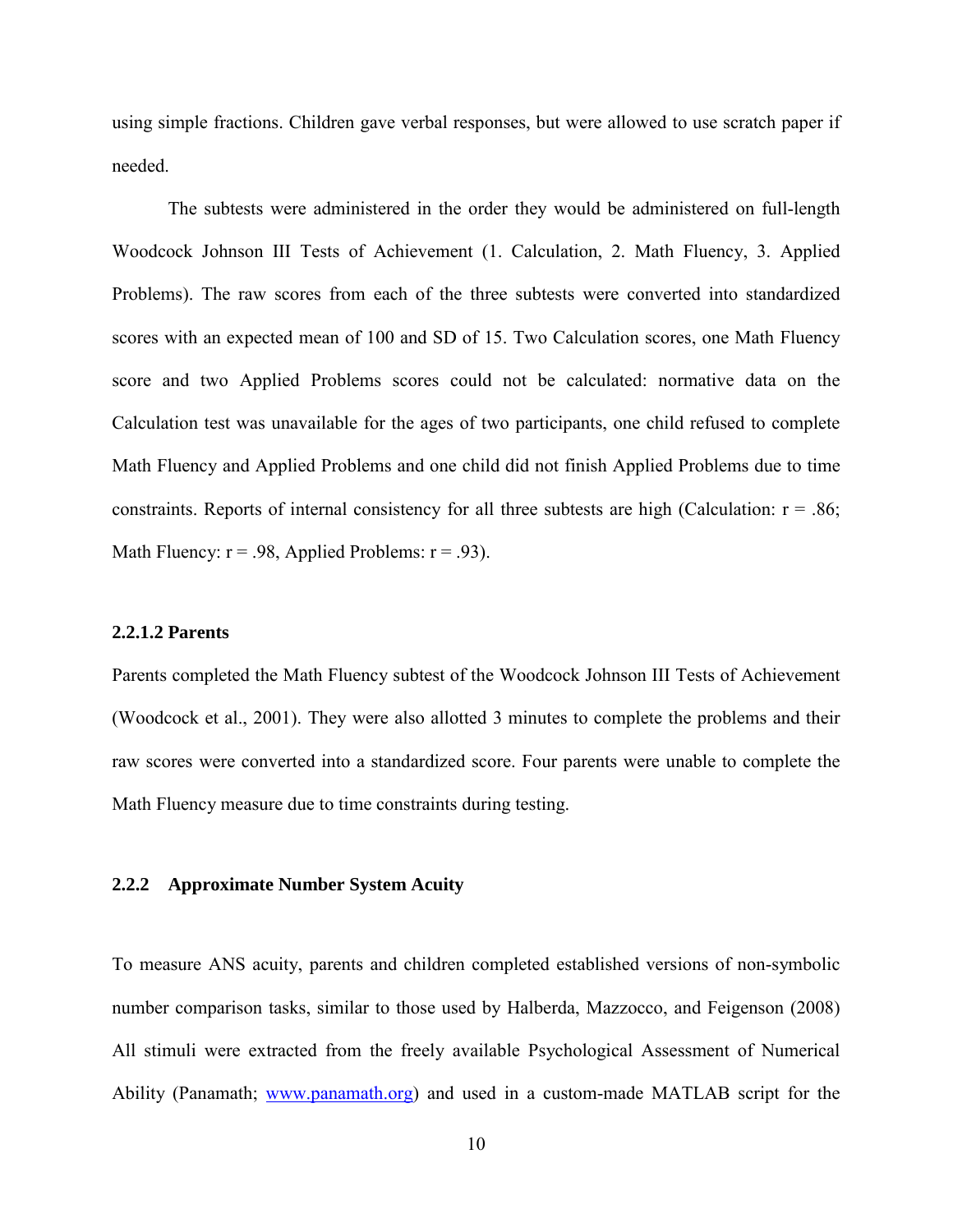purposes of this study. ANS acuity was assessed as the proportion of correct responses (i.e., accuracy) on the non-symbolic number comparison task. Accuracy has been found to be a more reliable index of ANS acuity compared to other commonly used measures, such as Weber fraction (i.e., an index of the imprecision of participants' ANS representations), or ratio effects in accuracy or RT (Inglis & Gilmore, 2014). To measure parents' and children's ANS acuity, we calculated the percentage of correct trials on the non-symbolic number comparison task. All trials in which the participant's response time was above or below 2.5 (for parents) or 3 (for children) standard deviations from their average trial response time were discarded as outliers<sup>[2](#page-18-1)</sup>.

#### <span id="page-18-0"></span>**2.2.2.1 Children**

Children were presented with arrays of yellow and blue dots that appeared simultaneously on the screen (i.e., yellow dots on the left half of the screen and blue dots on the right half of the screen) and were instructed to report whether there were more yellow or blue dots. They were encouraged to respond both quickly and accurately by providing a verbal response (i.e., "yellow" for more yellow dots or "blue" for more blue dots). The experimenter, who was unable to see the screen, immediately pressed a corresponding key on the keyboard to record their response. Each trial consisted of a 500 ms fixation cross, followed by a stimulus image for 1,500 ms, followed by a blank screen until the child made a response. Children were able to respond either during the image or during the blank screen. The next trial began immediately after the experimenter recorded the child's response.

<span id="page-18-1"></span><sup>2</sup> Different cut-offs were used for parents and children because they completed different numbers of trials.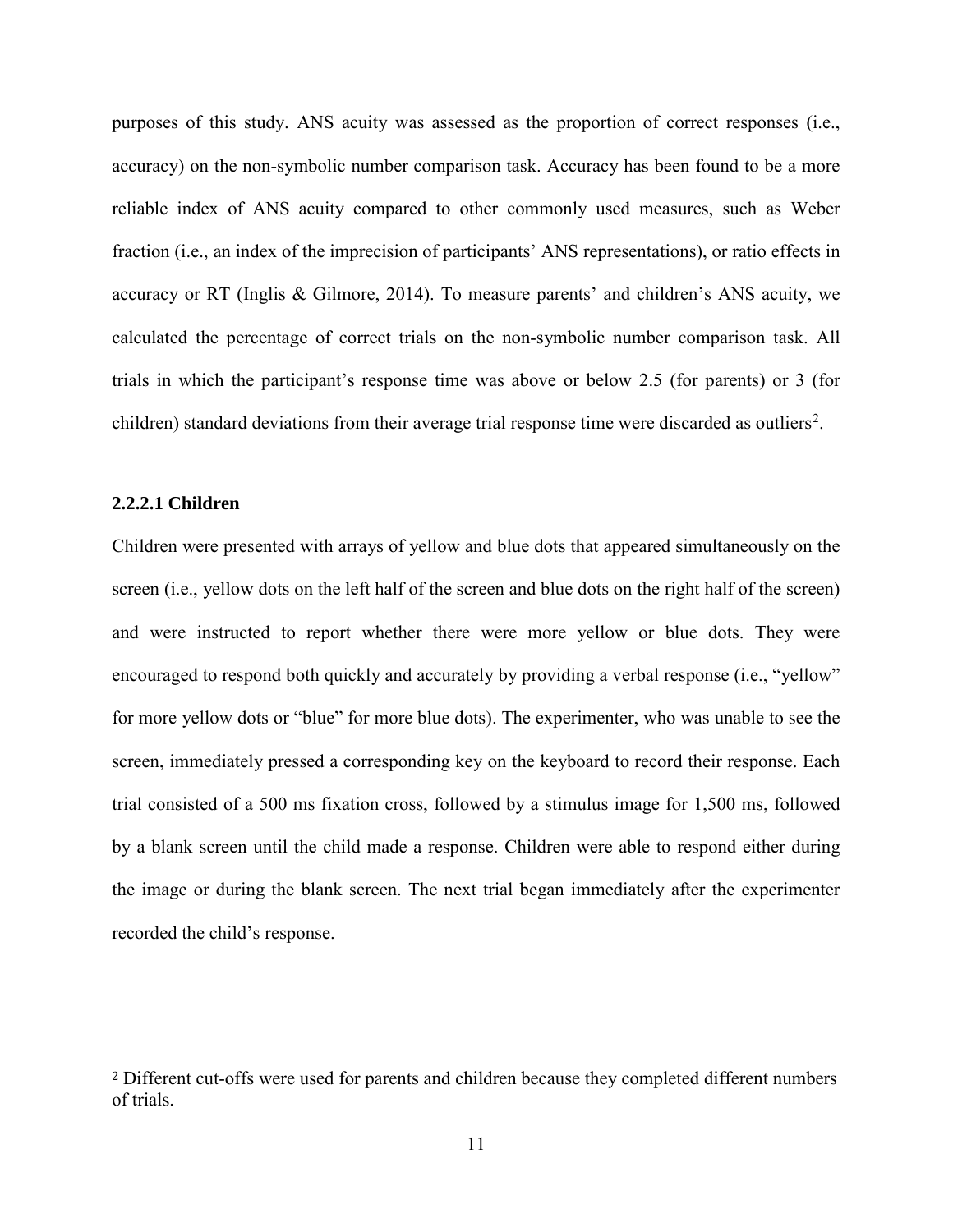Children were given six practice trials with experimenter feedback and encouragement to ensure that the child understood the task. The child then completed 72 test trials without feedback. The difficulty of the trial depended on the ratio between the numbers of yellow and blue dots. There were 18 trials for each of four ratio categories: 2.0 (e.g., 10 yellow dots and 20 blue dots), 1.5, 1.17, 1.14. The side of the larger quantity (i.e., the correct response) was counterbalanced across trials. To ensure that participants used numerical information instead of other perceptual cues to determine the correct response, three trial types were included: Congruent (i.e., the array with the larger number had the larger cumulative area), Incongruent (i.e., the array with the smaller number had the larger cumulative area but both arrays had equal cumulative perimeter), and Neutral (i.e., the arrays had equal cumulative area). Each dot array contained between 12 and 36 dots, and dot size varied within single arrays (average dot diameter  $= 36$  pixels; allowed variation  $= 20\%$ ). The Spearman–Brown corrected split-half reliability for children's accuracy scores was 0.74, similar to what has been reported with adults in a previous study (Libertus, Odic & Halberda, 2012).

# <span id="page-19-0"></span>**2.2.2.2 Parents**

Parents completed a similar non-symbolic number comparison task that differed from the children's task only in terms of the response method, the number of trials, and the numerical ratios presented. Parents indicated their response by pressing one of two keys on the keyboard. After four practice images, parents were administered 150 test trials. There were 30 trials for each of five ratios: 1.33, 1.25, 1.2, 1.14, and 1.11. One parent did not complete the ANS measure due to inability to complete testing in the laboratory. The Spearman–Brown corrected split-half reliability for parents' accuracy scores was 0.73.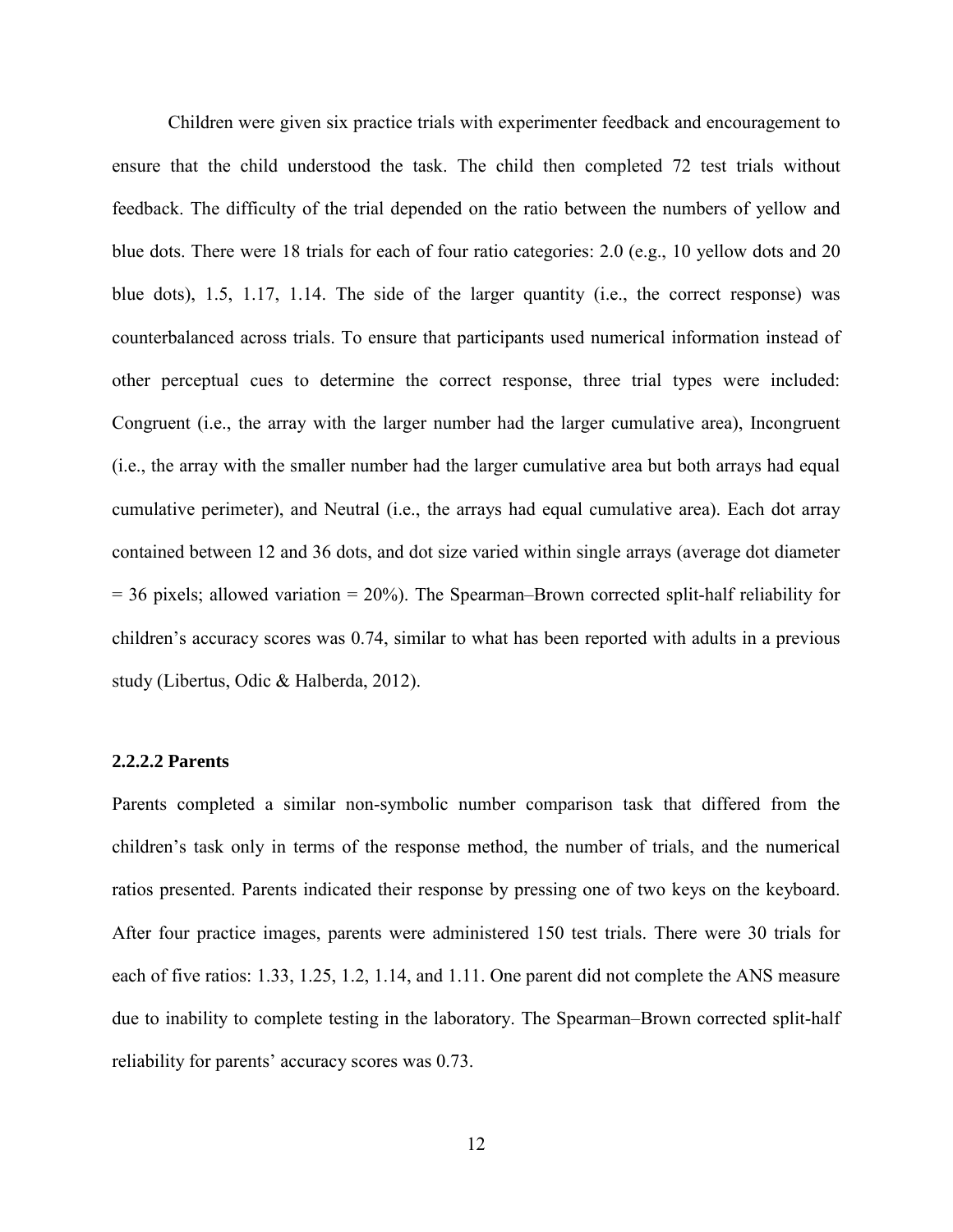# <span id="page-20-0"></span>**2.2.3 Math Benchmarks**

Parents' academic expectations for their children were measured with the mathematics portion of the academic benchmarks section of the home numeracy questionnaire developed by LeFevre and colleagues (2009). The measure asked parents to rate how important they believed it was for their child to reach each of four math-related benchmarks prior to entering kindergarten (e.g. "Count to 10"; "Simple sums") on a 5-point scale. The ratings were averaged to derive a total score. The Spearman–Brown corrected split-half reliability for the math benchmark scale was .92.

#### **2.3 PROCEDURE**

<span id="page-20-1"></span>Children completed the ANS task and math ability measures during a single 1-hour testing session in the laboratory, with the ANS task administered first to reduce between-subject variability due to test order. During the child's testing session, the parent completed the questionnaires (demographics and math benchmarks) followed by the ANS task and measure of math ability.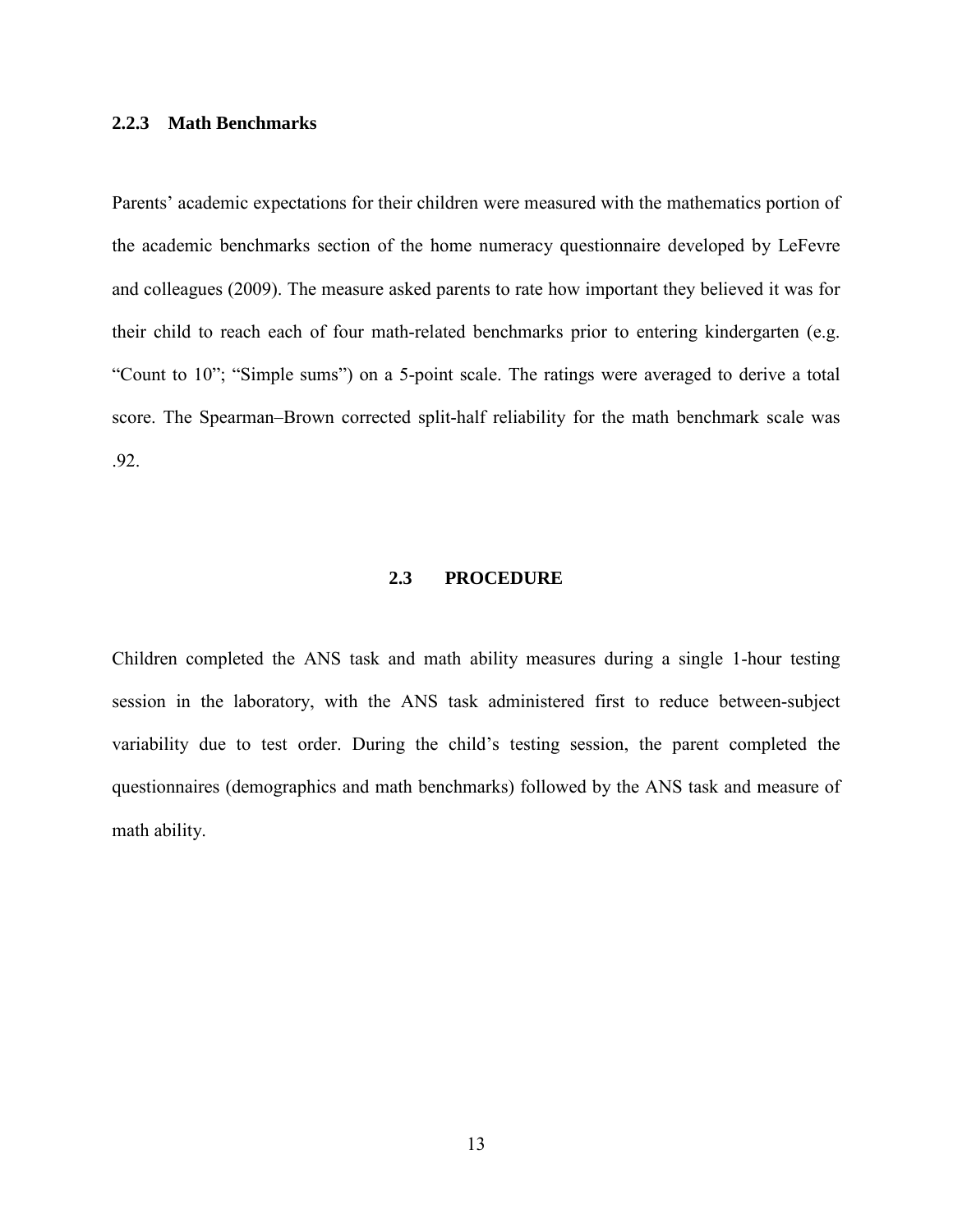## **3.0 RESULTS**

<span id="page-21-0"></span>Descriptive statistics for all parent and child measures are displayed in Table 1. Since children's ANS acuity improves with age (Halberda & Feigenson, 2008), we calculated age-normalized residuals for children's ANS acuity and used the residuals in all further analyses. For consistency, we also used age-normalized residuals for parents' ANS acuity in all further analyses. Note that parents' and children's math ability measures were already age-normalized because we used a standardized test.

| Measures                | $\mathbf n$ | Mean   | <b>SD</b> |
|-------------------------|-------------|--------|-----------|
| Children                |             |        |           |
| Math Ability            |             |        |           |
| Calculation             | 52          | 111.48 | 17.33     |
| Math Fluency            | 53          | 102.51 | 18.09     |
| <b>Applied Problems</b> | 52          | 112.27 | 165.84    |
| <b>ANS Acuity</b>       | 54          | .79    | .9        |
| Parents                 |             |        |           |
| Math Ability            |             |        |           |
| Math Fluency            | 50          | 107.88 | 9.75      |
| <b>ANS</b> Acuity       | 53          | .81    | .06       |
| <b>Math Benchmarks</b>  | 54          | 2.98   | .93       |

<span id="page-21-1"></span>**Table 1. Descriptive statistics for all parent and child measures**

*Note.* Math ability scores are standardized with an expected mean of 100 and SD of 15. Math benchmark ratings are based on a 5-point scale (0-4) with larger numbers indicating higher expectations.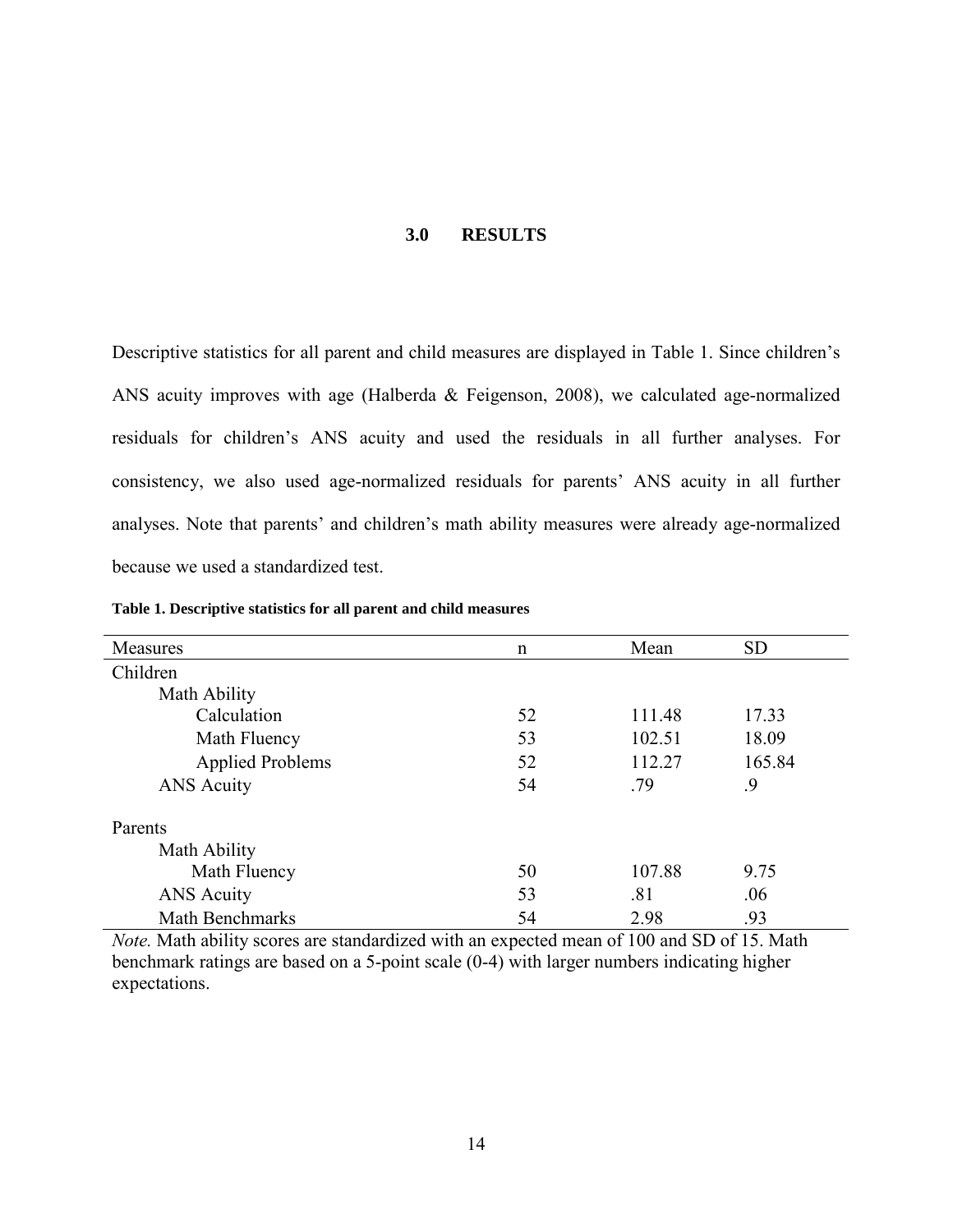# <span id="page-22-0"></span>**3.1 CHILDREN'S ANS ACUITY AND MATHEMATICAL ABILITIES**

We first examined correlations among children's ANS acuity and children's math abilities, assessed using standardized scores from the Calculation, Math Fluency, and Applied Problems sections of the Woodcock Johnson III. As expected, children's math scores were all highly correlated with one another. Replicating previous studies (Bonny & Lourenco, 2013; Libertus, Feigenson, & Halberda, 2011, 2013), children's ANS acuity was also associated with all three of their math ability scores (Table 2).

|                           |                 |        |         | 4      |     |   |
|---------------------------|-----------------|--------|---------|--------|-----|---|
| 1. Child ANS              |                 |        |         |        |     |   |
| 2. Child Calculation      | $.28*$          |        |         |        |     |   |
| 3. Child Math Fluency     | $45**$          | $69**$ |         |        |     |   |
| 4. Child Applied Problems | $39**$          | $71**$ | $65**$  |        |     |   |
| 5. Parent ANS             | $39**$          | $31*$  | -19     | $52**$ |     |   |
| 6. Parent Math Fluency    | $.26^{\dagger}$ | $51**$ | $.44**$ | $.36*$ | .20 | - |
| 7. Math Benchmarks        | .13             | $32*$  | $33*$   | .16    | .13 |   |

<span id="page-22-2"></span>**Table 2. Pearson's correlations between parent and child measures**

*Note.* † *p*<.10. \**p*<.05. \*\**p*<.01.

#### <span id="page-22-1"></span>**3.2 PARENTAL INFLUENCES ON CHILDREN'S MATHEMATICAL ABILITIES**

In order to examine parental influences on children's math abilities, we first examined correlations between each of the children's math ability scores with parents' math ability, ANS acuity, and beliefs about math benchmarks (Table 2). Children's Calculation scores were significantly correlated with parents' ANS acuity, Math Fluency scores, and math benchmark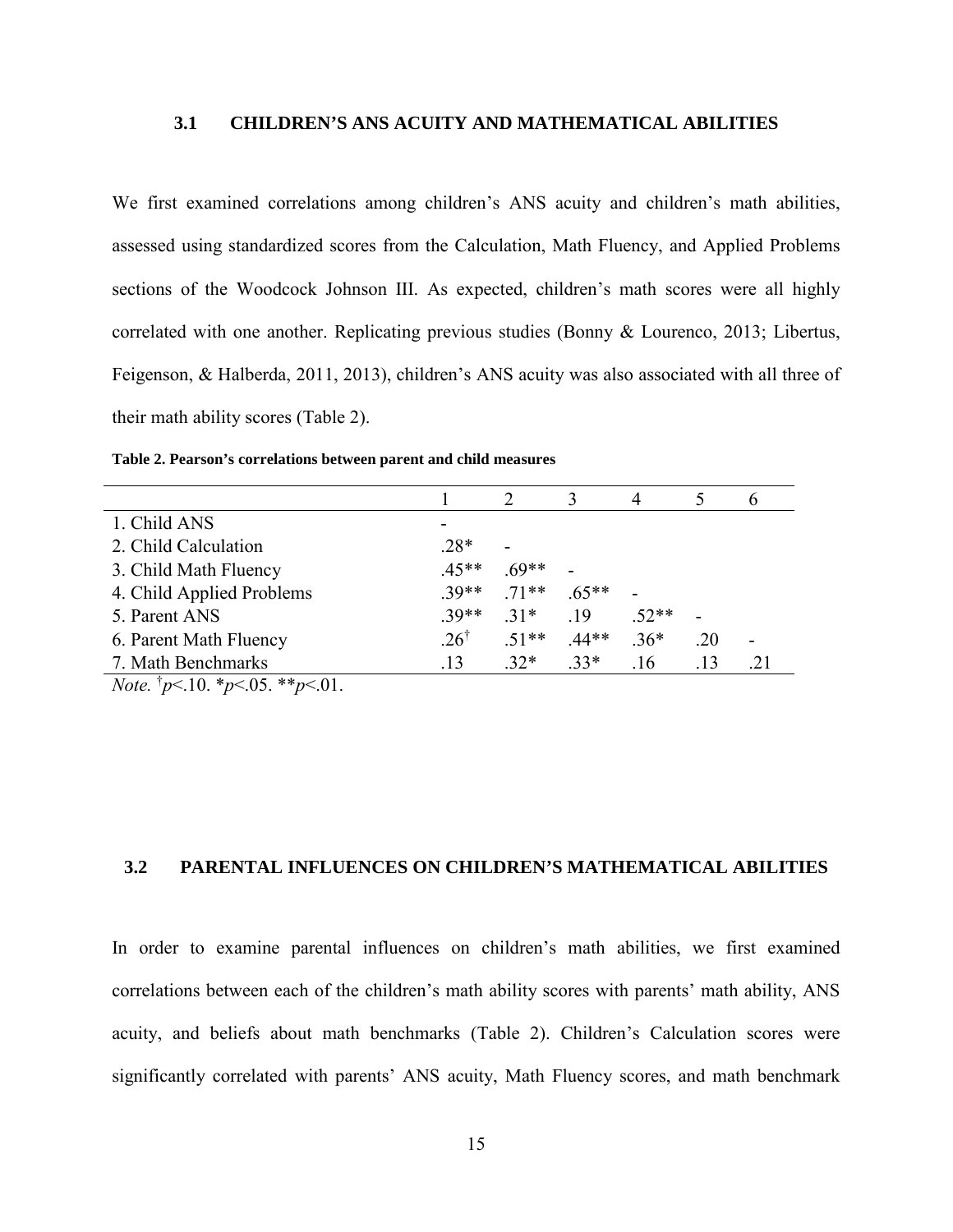ratings. Children's Math Fluency scores were significantly correlated with parents' Math Fluency scores and math benchmark ratings. Children's Applied Problems scores were significantly correlated with parents' ANS acuity and Math Fluency scores.

To examine the unique contribution of each of the parent measures for predicting children's math scores, we performed three linear regression analyses predicting children's Calculation, Math Fluency, and Applied Problems scores respectively. Parents' Math Fluency scores, ANS acuity, and math benchmark ratings were all entered as possible predictors. As can be seen in Table 3, all three models captured a significant amount of variance in children's math scores. Table 3 also reports squared partial correlation coefficients that represent the proportion of variance in children's math scores, not associated with the remaining variables, that is explained uniquely by the listed factor. While parents' Math Fluency scores were the only unique significant predictor of children's Calculation scores and children's Math Fluency scores, parents' Math Fluency scores and parents' ANS acuity were both unique significant predictors of children's Applied Problems scores.

<span id="page-23-0"></span>**Table 3. Linear regression models predicting children's mathematics scores (Calculation, Math Fluency, Applied Problems) and ANS acuity from parent measures**

|                          | Children's Scores |                |             |             |  |
|--------------------------|-------------------|----------------|-------------|-------------|--|
|                          | Calculation       | Math           | Applied     | ANS         |  |
|                          |                   | Fluency        | Problems    | Acuity      |  |
|                          | $R^2 = .35$       | $R^2 = .26$    | $R^2 = .34$ | $R^2 = .18$ |  |
|                          | p < .001          | $p = .004$     | p < .001    | $p = .022$  |  |
| <b>Parent Predictors</b> | $pr^2$            | $pr^2$         | $pr^2$      | $pr^2$      |  |
| Math Fluency             | $21**$            | $.15**$        | $.13*$      | .03         |  |
| <b>ANS Acuity</b>        | .05               | .01            | $.24**$     | $.12*$      |  |
| Math Benchmarks          | .06               | $07^{\dagger}$ | $\leq 01$   | $\leq 01$   |  |

*Note.* † *p*<.10. \**p*<.05,\*\**p*<.01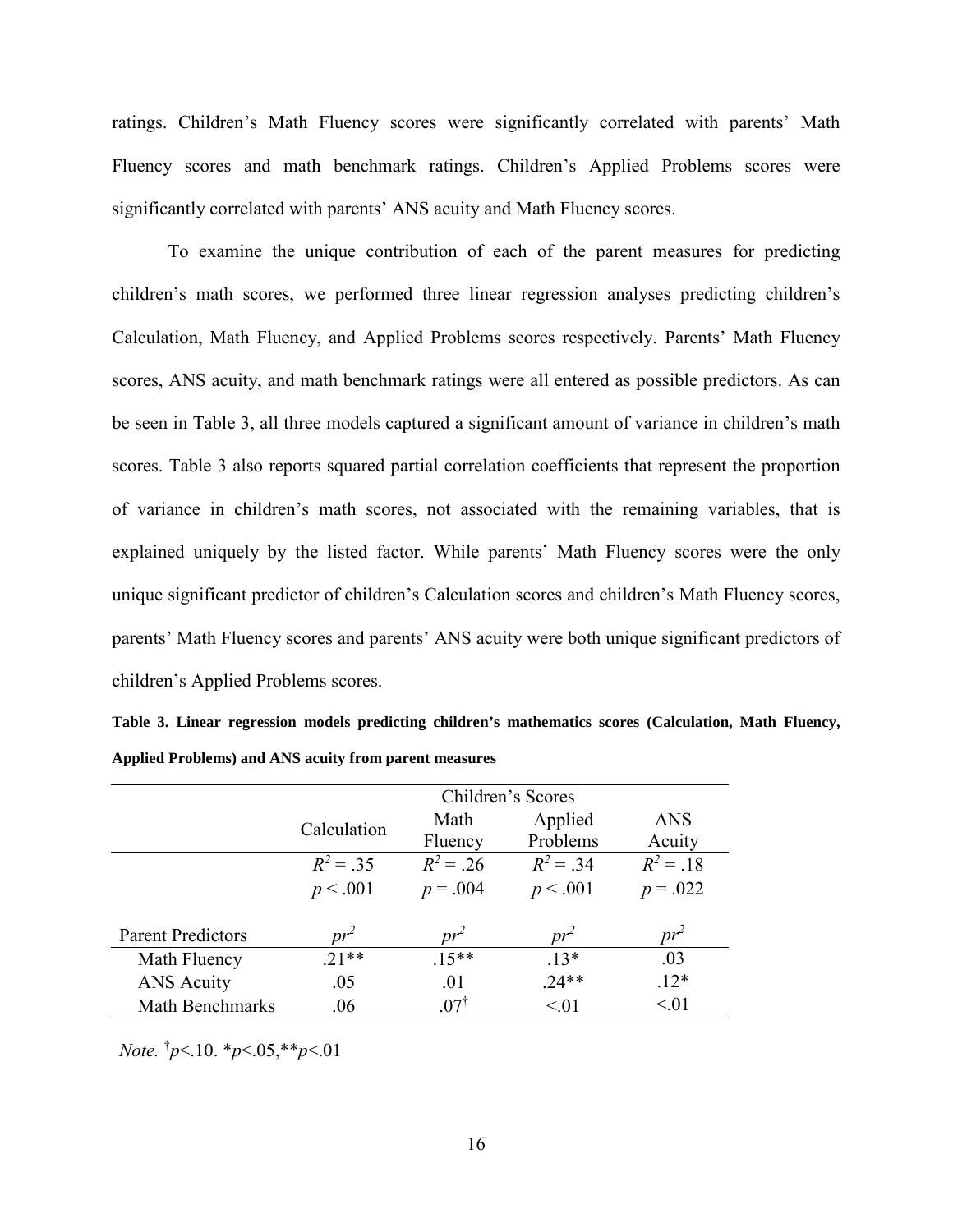#### **3.3 PARENTAL INFLUENCES ON CHILDREN'S ANS ACUITY**

<span id="page-24-0"></span>We then tested whether parents' math abilities, ANS acuity, and beliefs about math benchmarks were correlated with children's ANS acuity. Parents' ANS acuity was the only measure significantly associated with children's ANS acuity (Table 2). As can be seen in Figure 1, parents' performance on the ANS task was positively related to their children's performance on the ANS task even when children's and parents' age was controlled.



<span id="page-24-1"></span>**Figure 1. Correlation between parents' and children's ANS acuity as indexed by the proportion of correct responses on a non-symbolic number comparison task**

Paralleling the analyses for children's mathematical abilities, children's ANS acuity was regressed on parents' Math Fluency scores, ANS acuity, and beliefs about math benchmarks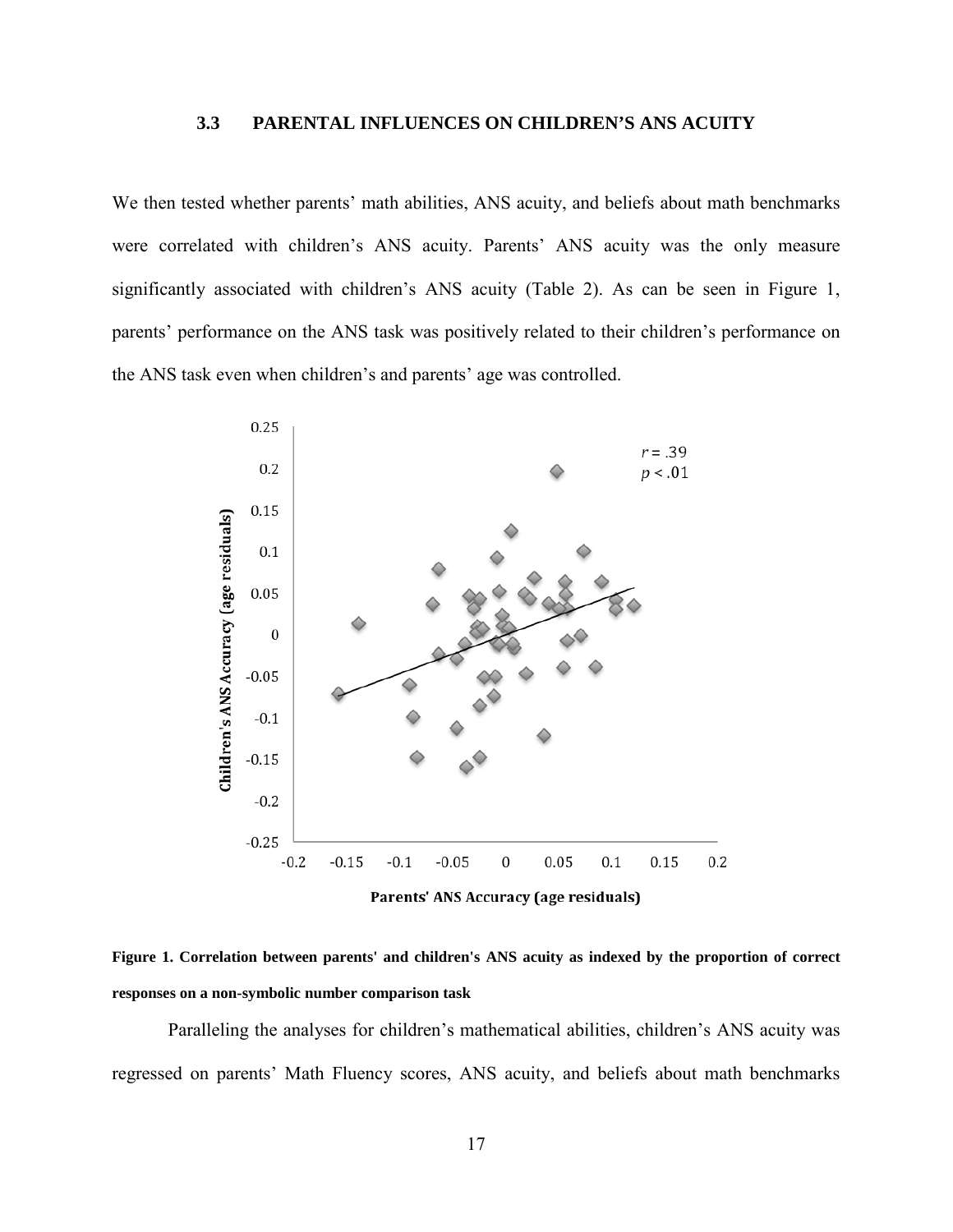(Table 3). The model predicting children's ANS acuity from the parent measures was significant overall and parents' ANS acuity was the only unique significant predictor of children's ANS acuity.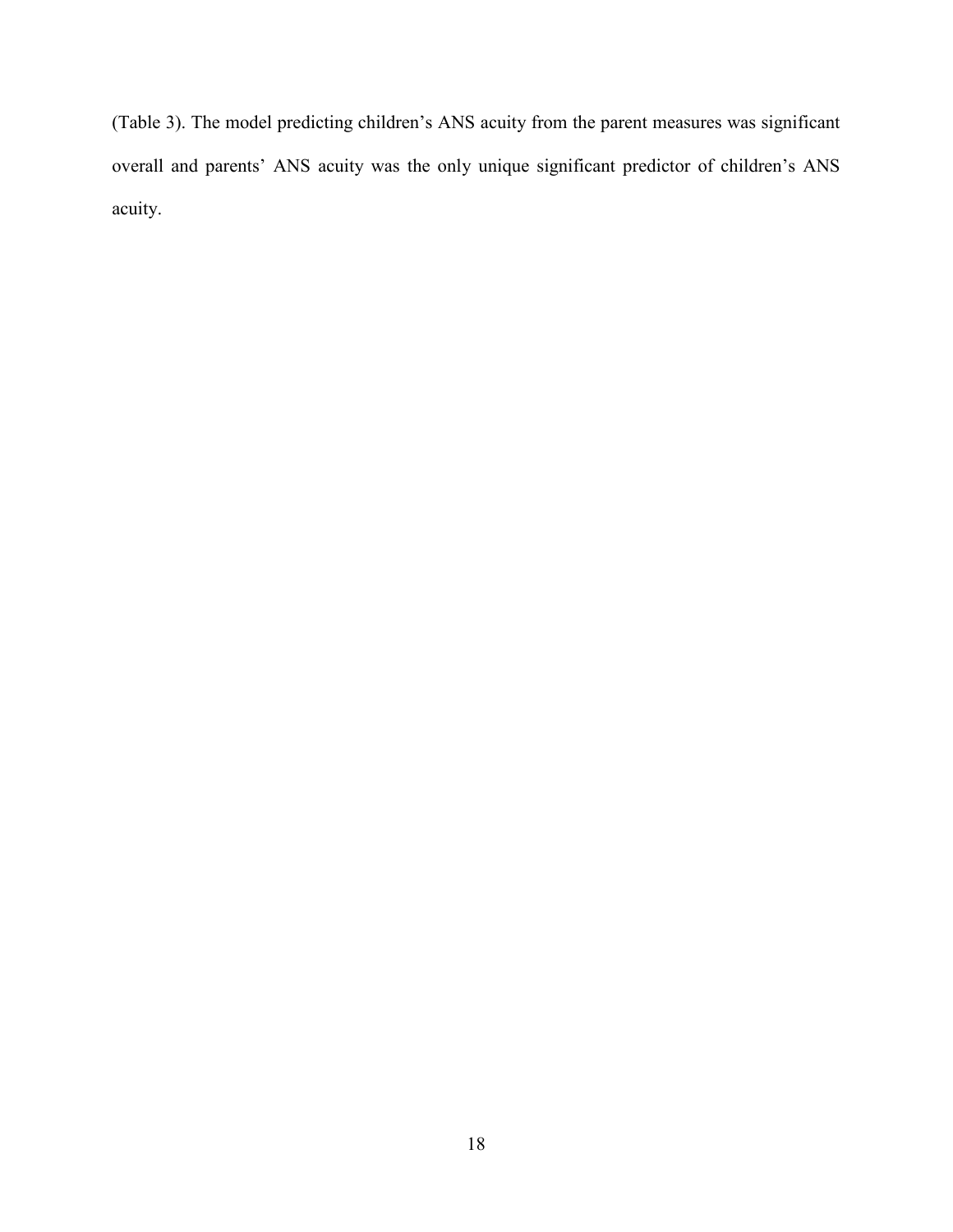#### **4.0 DISCUSSION**

<span id="page-26-0"></span>The present study yielded two main findings. First, parents' math ability predicted their children's math ability across a number of math measures, including the ability to perform mathematical computations in traditional written format, to automatically recall basic number facts, and to analyze orally presented word problems with visual aids. Second, parents' ANS acuity correlated with their children's ANS acuity.

# <span id="page-26-1"></span>**4.1 PARENTAL INFLUENCES ON CHILDREN'S MATHEMATICAL ABILITIES**

In the present study, parents' math ability correlated with children's math ability across a number of different math measures, a finding that extends previous research suggesting a link between parents' and children's math abilities (Blevins-Knabe et al., 2007; Brown et al., 2011; Duncan et al., 2005). Moreover, these relations remained robust even when controlling for parents' ANS acuity and math expectations for their children suggesting that this intergenerational transmission is not merely a reflection of associations between basic numerical skills and parental beliefs about the importance of math. Even though we find our measure of parental math ability to robustly predict multiple aspects of children's mathematical skills, future studies using more extensive measures of parental math ability, beyond the ability to automatically recall basic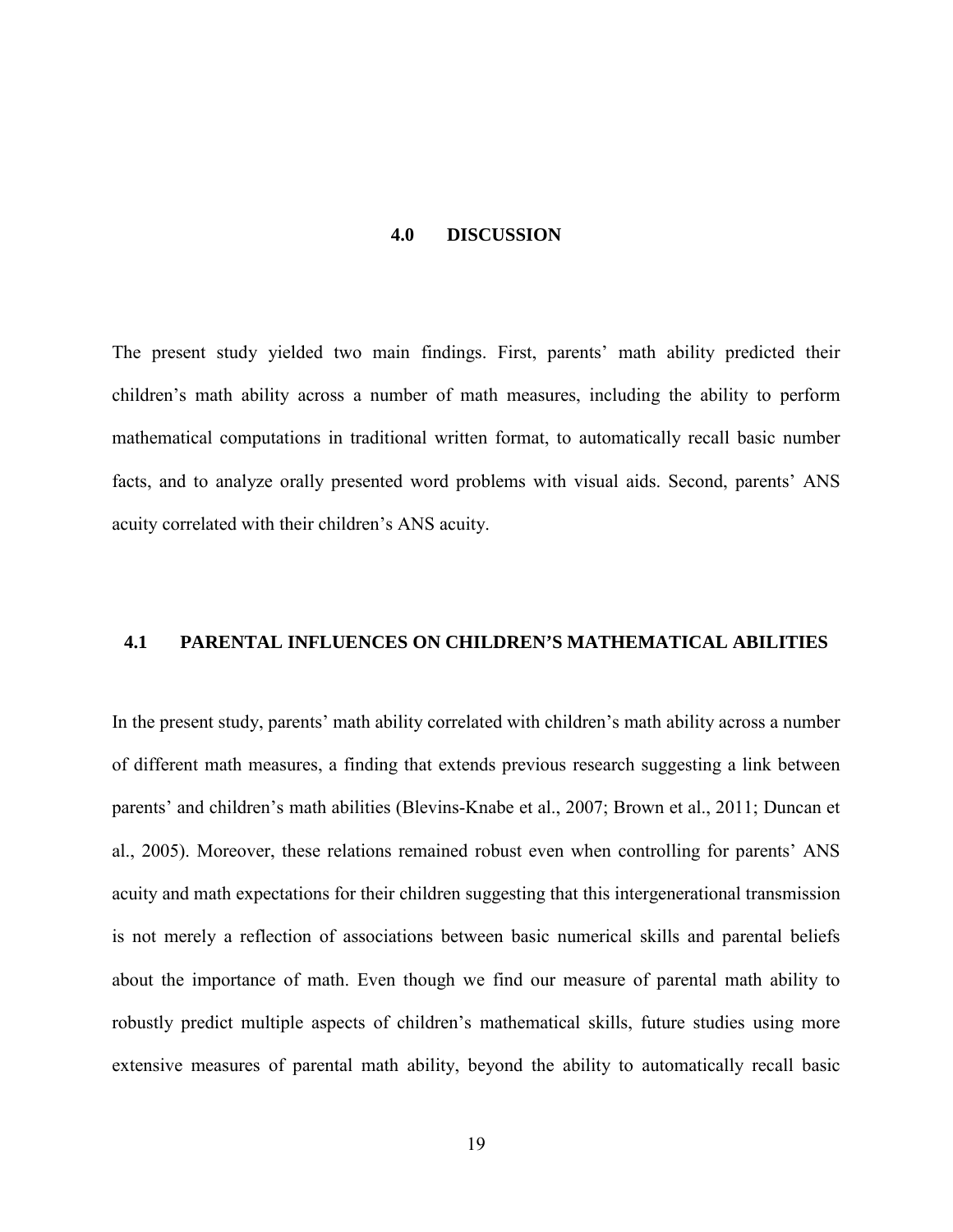number facts as assessed here, as well as other measures of more general cognitive abilities are needed to clarify the specific relations to the various aspects of children's math ability.

It is important to note that our study design does not allow us to draw conclusions about the influence of living with one's parent over and above simply receiving 50% of their genes. Given the substantial genetic component of mathematical ability seen across twins (e.g., Kovas, Haworth, Dale, & Plomin, 2007), a children-of-twins study design involving adult twin pairs and their offspring (McAdams et al., 2014) could be valuable for determining the relative contributions of genetic transmission compared with environmental transmission of math abilities from parents to their children. Furthermore, given the positive associations between the frequency of parents' engagement in math-related home learning activities and children's math ability (Anders et al., 2012; Kleemans, Peeters, Segers, & Verhoeven, 2012; Lefevre et al., 2009; LeFevre, Polyzoi, Skwarchuk, Fast, & Sowinski, 2010; Ramani & Siegler, 2008; Skwarchuk, 2009), future studies using direct observational methods are needed to examine if and how intergenerational transmission of mathematical abilities might be mediated by parent-child interactions.

Parents' ANS acuity did not correlate with children's ability to automatically recall basic number facts, but did correlate with their ability to perform mathematical computations in traditional written format and to solve applied math problems. However, after controlling for the influence of the other parental variables, parents' ANS acuity only predicted a specific aspect of children's math ability, namely children's ability to solve applied math problems. One possible explanation is that parents with greater ANS acuity may encourage their children to think about mathematical applications more frequently and naturally talk more about numbers in everyday contexts. The amount of parent number talk during everyday activities in the home between 14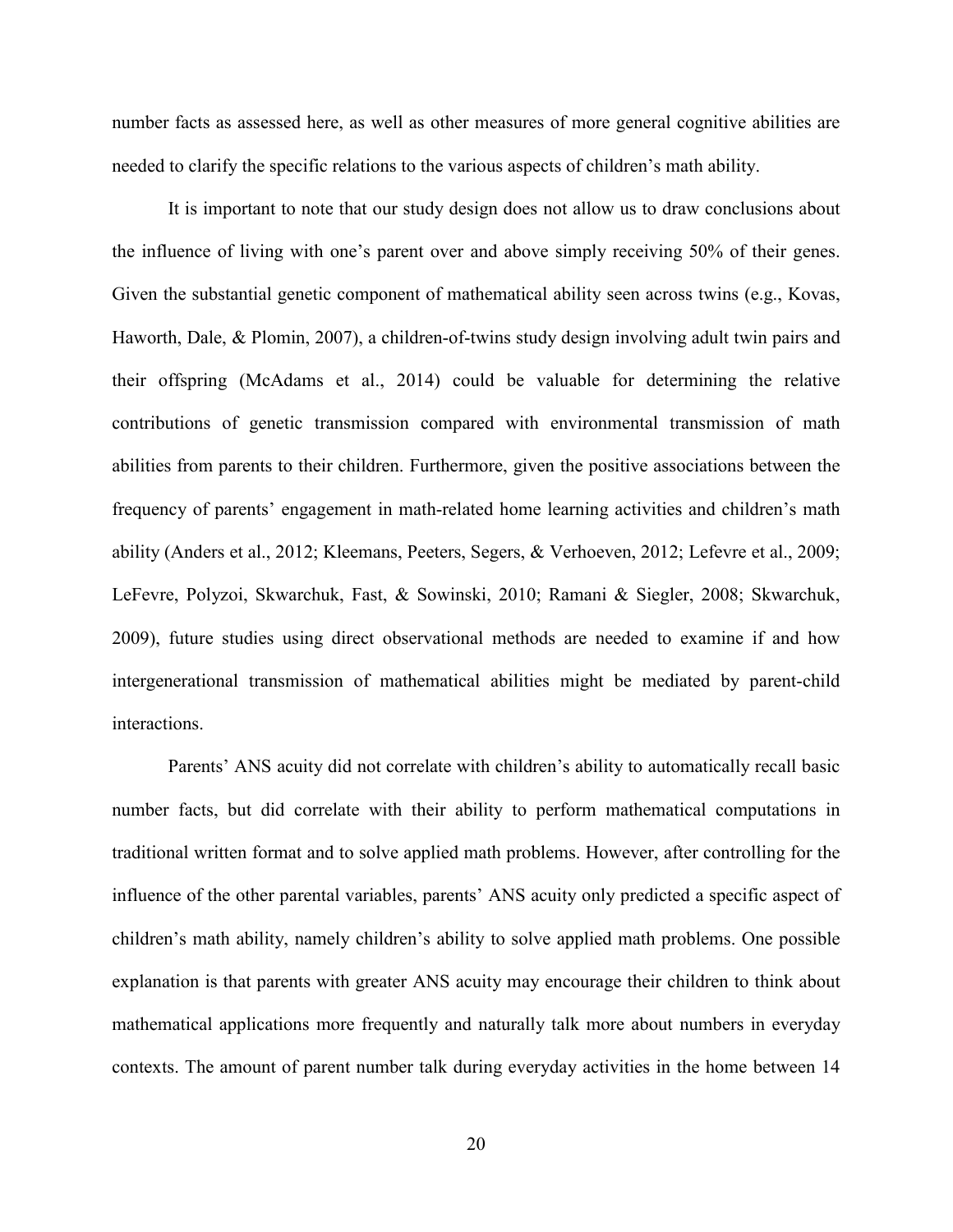and 30 months of age has been found to be positively correlated with children's understanding of the cardinal meaning of number words at age 46 months, even when controlling for SES and overall amount of parental talk (Levine et al., 2010). In addition, in a sample of parents of 5- to 6-year-old children, Elliott, Braham and Libertus (under review) found that parents' ANS acuity was correlated with parents' number talk, especially for larger numbers. Thus, it is possible that parents with greater ANS acuity and math ability knowingly or unknowingly create different home learning environments and more opportunities to learn about math in everyday contexts that in turn shape differences in children's abilities to solve applied math problems.

Finally, we found that parental expectations about what math skills children should attain at a certain age correlated with children's abilities to perform mathematical computations in traditional written format and automatically recall basic number facts; however, parental expectations no longer predicted these math skills after controlling for parental math ability and ANS acuity. These findings are in line with previous work by LeFevre and colleagues (2009) who failed to find any links between parental benchmark expectations and children's math abilities in their data. In contrast, DeFlorio and Beliakoff (2014) assessed parental expectations about 23 different mathematical skills of 5-year-old children and found the accuracy of those beliefs to predict children's mathematical ability over and above the child's age and socioeconomic status. Given these inconsistencies, it is possible that this relation may depend on the quantity and content of the items, on the specific math skill in question, or on the age of the children, warranting further careful examination.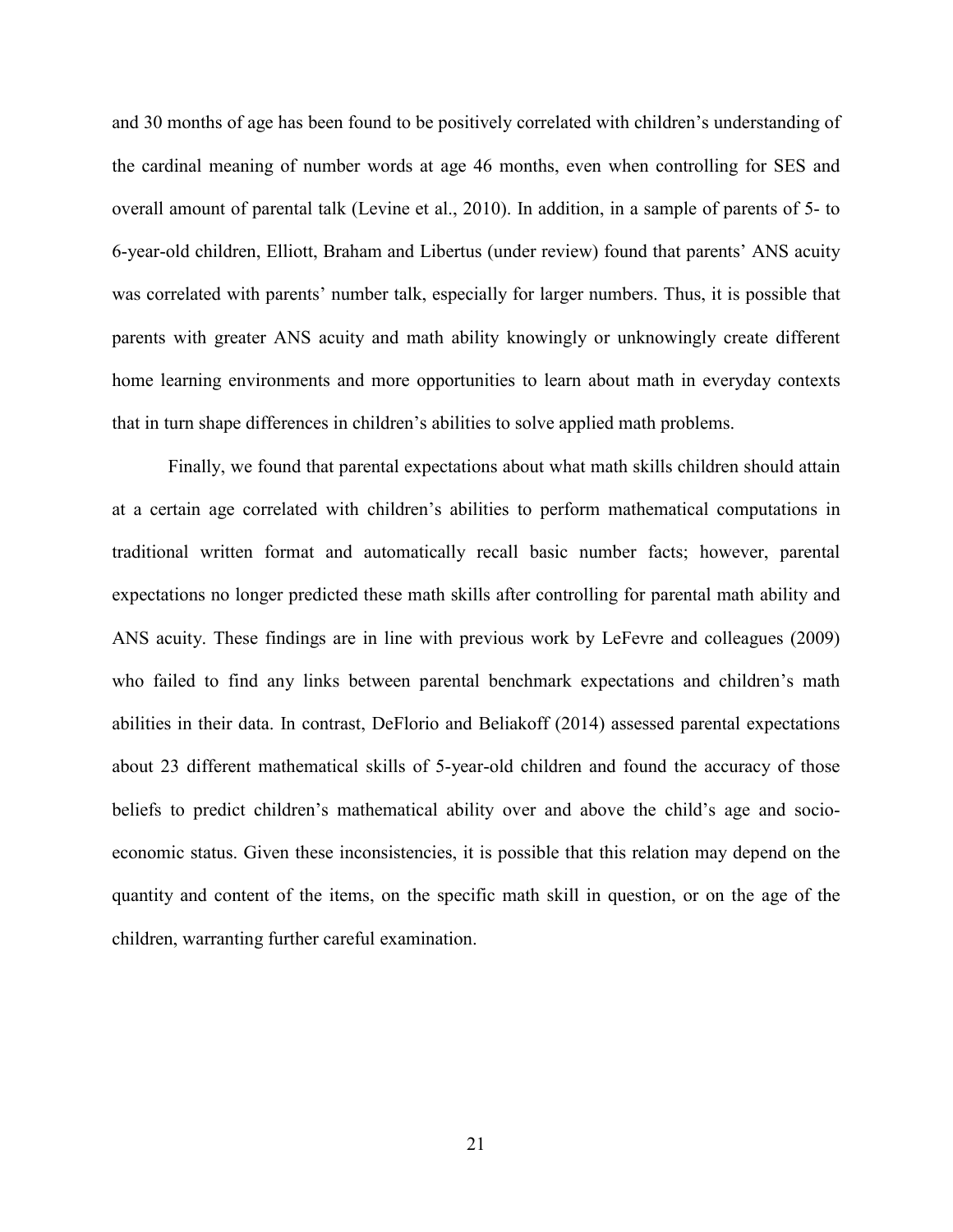## **4.2 PARENTAL INFLUENCES ON CHILDREN'S ANS ACUITY**

<span id="page-29-0"></span>This study is the first to examine the interrelations between parents' and children's numerical abilities. Parents with greater ANS acuity tend to have children who have greater ANS acuity themselves. It is important to note that parents' ANS acuity was the only parent measure that significantly correlated with children's ANS acuity. Furthermore, parents' ANS acuity significantly predicted children's ANS acuity when controlling for parents' math abilities and math expectations for their children. These findings may suggest a specific intergenerational relation of an unlearned numerical competence that is distinct from culturally transmitted mathematical abilities.

Further cross-sectional and longitudinal studies as well as more extensive twin studies are needed to examine whether the association between parents' and children's ANS acuity can be explained by shared genes or environment. A recent large-scale genetic investigation found modest, but significant, heritability of ANS acuity at the age of 16 (Tosto et al., 2014). However, it is unknown if ANS acuity is heritable at younger ages. Thus, further studies are needed to investigate the relative contributions of genetic and environmental factors on individual differences in ANS acuity, especially across development.

Although the ANS is unlearned, there is evidence that ANS acuity can be improved through education (Piazza et al., 2013) and training (Obersteiner, Reiss, & Ufer, 2013; Park & Brannon, 2013, 2014). Training first graders on approximate number estimations led to subsequent improvements in performance on a non-symbolic number comparison task (Obersteiner et al., 2013). Given the malleability of the ANS, these findings highlight the importance of examining how transmission of ANS acuity could operate through parent-child interactions. It is possible that parents with more precise ANS representations engage in more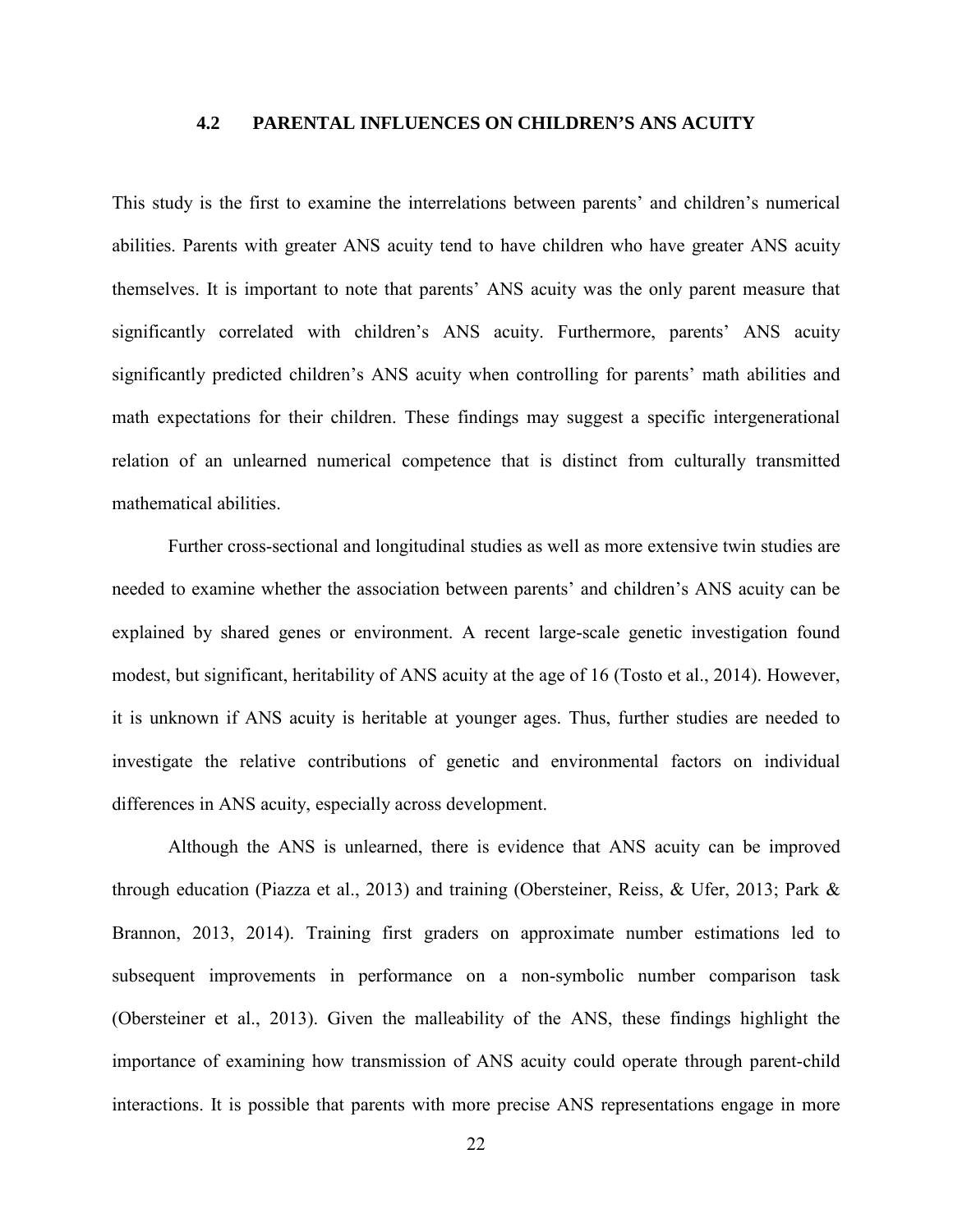activities or discussions in the home (e.g., estimation, numerical comparison, discussion of equivalence) that lead to a strengthening of their children's ANS acuity.

#### <span id="page-30-0"></span>**4.3 CHILDREN'S ANS ACUITY MATHEMATICAL ABILITIES**

In addition to associations between parental characteristics and children's numerical and math abilities, we also found that children's ANS acuity correlated with their mathematical skills across all of the math measures assessed here. As reviewed above, the ANS may be foundational for school math abilities through the mapping of number symbols to their corresponding magnitude representation or through a conceptual understanding of symbolic arithmetic, and these mechanisms may play a role concurrently or at different points in development. In our sample of 5- to 8-year-old children, the ANS may play a role in the understanding and execution of arithmetic. A basic understanding of arithmetic based on ANS representations may translate into improvements in exact arithmetic performance (Park & Brannon, 2014). Children with greater numerical estimation abilities may also be able to verify and reject outcomes of arithmetic operations with greater ease which is especially useful on arithmetic assessments such as the Calculation and Applied Problems subtests of the Woodcock Johnson (Woodcock et al., 2001). Furthermore, numerical estimation abilities may help children rapidly switch between solving addition and subtraction problems as is required on the Math Fluency subtest of the Woodcock Johnson (Woodcock et al., 2001).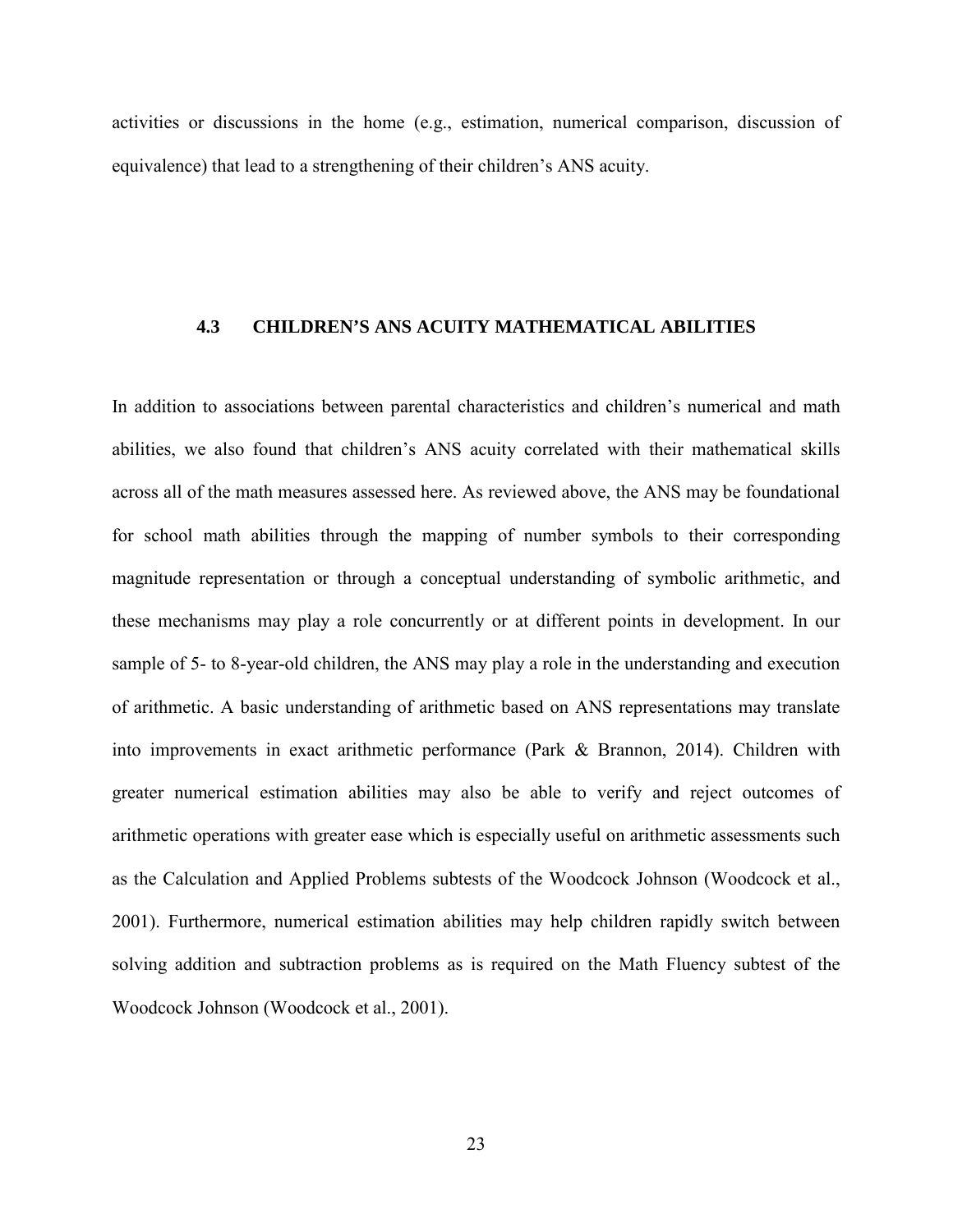#### <span id="page-31-0"></span>**4.4 PARENTS' ANS ACUITY AND MATHEMATICAL ABILITIES**

Although not a primary interest of the current study, we acknowledge the non-significant correlation between parents' ANS acuity and their own math ability. Prior research studies do suggest that ANS acuity and math abilities are linked in adulthood (Dewind & Brannon, 2012; Halberda, Ly, Wilmer, Naiman, & Germine, 2012; Libertus et al., 2012; Lourenco et al., 2012). In the current study, these findings may be due to our assessment of adults' math abilities, which only narrowly assesses arithmetic fluency. Alternatively, our results may be due to a lack of power. Our sample size is smaller than that in previous papers examining ANS acuity and math ability in adulthood, but our effect sizes are comparable (Libertus et al., 2012) suggesting that we might have found a significant effect with a larger sample size.

# **4.5 LIMITATIONS AND CONCLUSIONS**

<span id="page-31-1"></span>While this work is the first to closely examine the interrelations between parents' and children's numerical and mathematical abilities, there are important limitations that should be addressed in future studies. First, our sample primarily included highly educated parents who had obtained a college degree or higher. Future research using samples with more variability in parental education and socio-economic status should investigate if these findings generalize to more diverse populations. Second, because the parents in this sample mainly consisted of mothers, it is unknown whether our findings generalize to fathers. In order to gain a complete understanding of the intergenerational transmission of these abilities, the cognitive abilities of both parents should be taken into account. Furthermore, it is possible that intergenerational transmission is stronger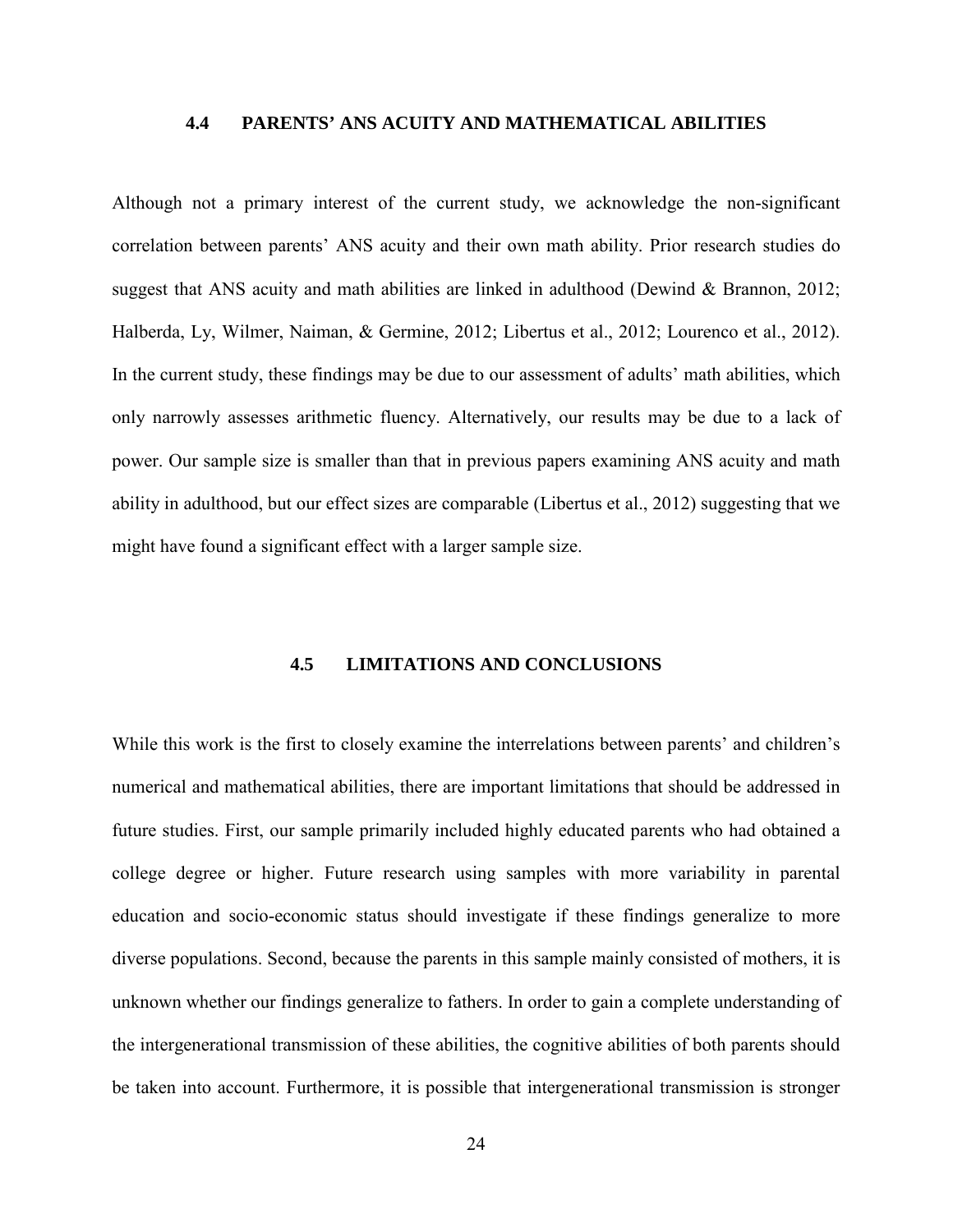with the primary caregiver or within gender compared to between genders, as previous findings have demonstrate that father-son and mother-daughter associations in general intelligence are stronger than father-daughter and mother-son associations (Anger & Heineck, 2010). Future work is needed to elucidate whether daughters and sons might also show different relations to their gender-matched and gender-mismatched parents with respect to ANS acuity and math abilities.

In sum, our findings provide the first evidence of intergenerational transmission of an unlearned, non-verbal numerical competence (i.e., the approximate number system, ANS) from parents to their children. Importantly, only parents' own ANS acuity was a significant predictor of children's ANS acuity, whereas children's school math abilities were predicted by unique combinations of parents' ANS acuity and math ability. These findings are an important step towards a nuanced understanding of what shapes children's numerical and mathematical abilities and the intergenerational transmission of an unlearned numerical competence and culturally transmitted mathematical abilities.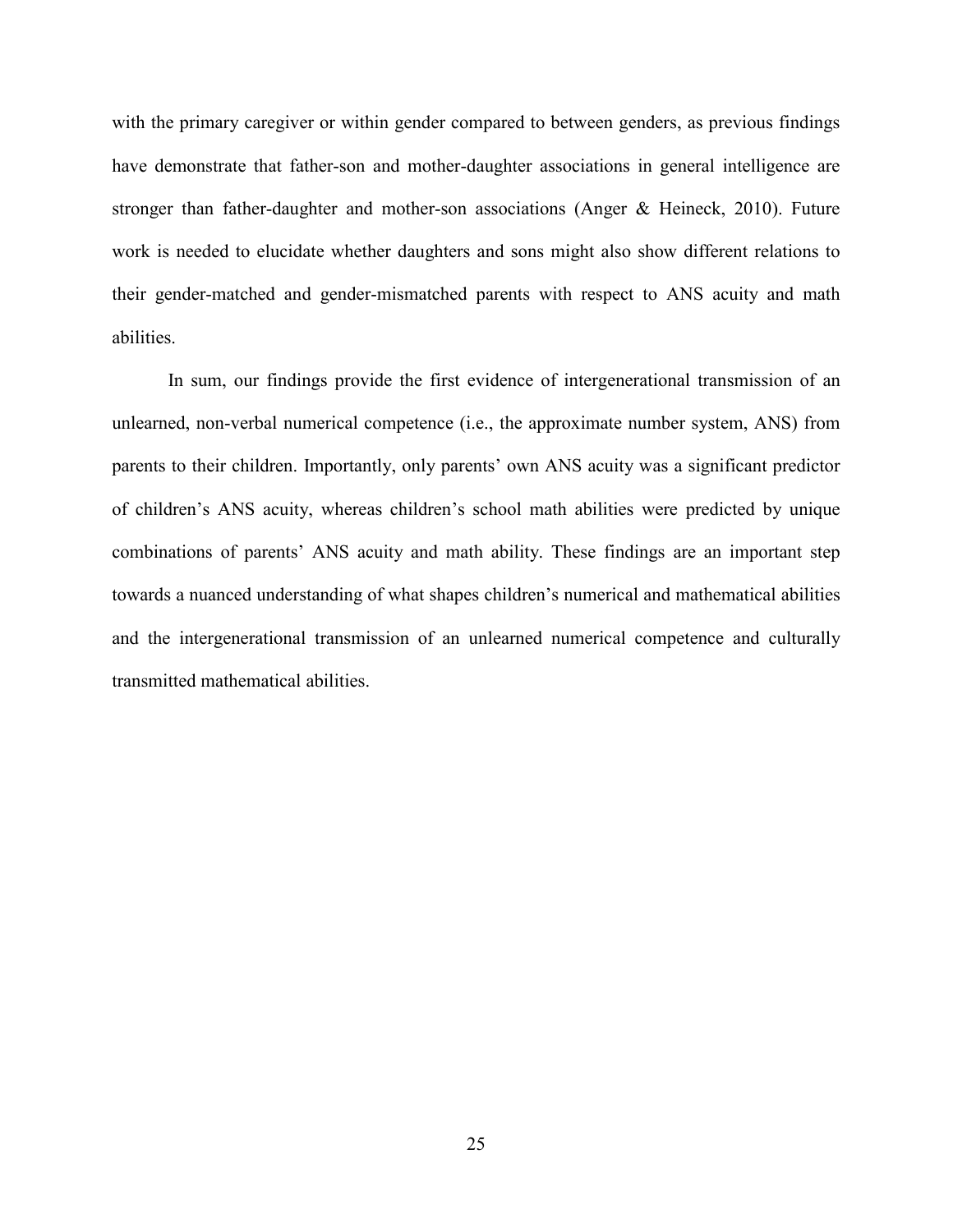#### **BIBLIOGRAPHY**

- <span id="page-33-0"></span>Agrillo, C. (2015). Numerical and arithmetic abilities in non-primate species. In R. Cohen Kadosh & A. Dowker (Eds.), *The Oxford Handbook of Numerical Cognition*. Oxford University Press: Oxford, UK.
- Anders, Y., Rossbach, H.-G., Weinert, S., Ebert, S., Kuger, S., Lehrl, S., & von Maurice, J. (2012). Home and preschool learning environments and their relations to the development of early numeracy skills. *Early Childhood Research Quarterly*, *27*(2), 231–244. doi:10.1016/j.ecresq.2011.08.003
- Anger, S., & Heineck, G. (2010). Do smart parents raise smart children? The intergenerational transmission of cognitive abilities. *Journal of Population Economics*, *23*(3), 1105–1132. doi:10.1007/ s00148-009-0298-8
- Baroody, A. J., & Wilkins, J. L. M. (1999). The development of informal counting, number, and arithmetic skills and concepts. In J. V. Copley (Ed.), *Mathematics in the early years* (pp. 48–65). Reston, VA: NCTM.
- Barth, H., La Mont, K., Lipton, J., & Spelke, E. S. (2005). Abstract number and arithmetic in preschool children. *Proceedings of the National Academy of Sciences of the United States of America*, *102*(39), 14116–21. doi:10.1073/pnas.0505512102
- Beran, M. J., Perdue, B. M., & Evans, T. A. (2015). Monkey mathematical abilities. In R. Cohen Kadosh & A. Dowker (Eds.), *The Oxford Handbook of Numerical Cognition*. Oxford University Press: Oxford, UK.
- Björklund, A., Hederos Eriksson, K., & Jäntti, M. (2010). IQ and Family Background: Are Associations Strong or Weak? *The B.E. Journal of Economic Analysis & Policy*, *10*(1). doi:10.2202/1935-1682.2349
- Black, S. E., Devereux, P. J., & Salvanes, K. G. (2009). Like father, like son? A note on the intergenerational transmission of IQ scores. *Economics Letters*, *105*(1), 138–140. doi:10.1016/j.econlet.2009.06.022
- Blevins-Knabe, B., Whiteside-Mansell, L., & Selig, J. (2007). Parenting and mathematical development. *Academic Exchange Quarterly*, *11*(2), 76–81.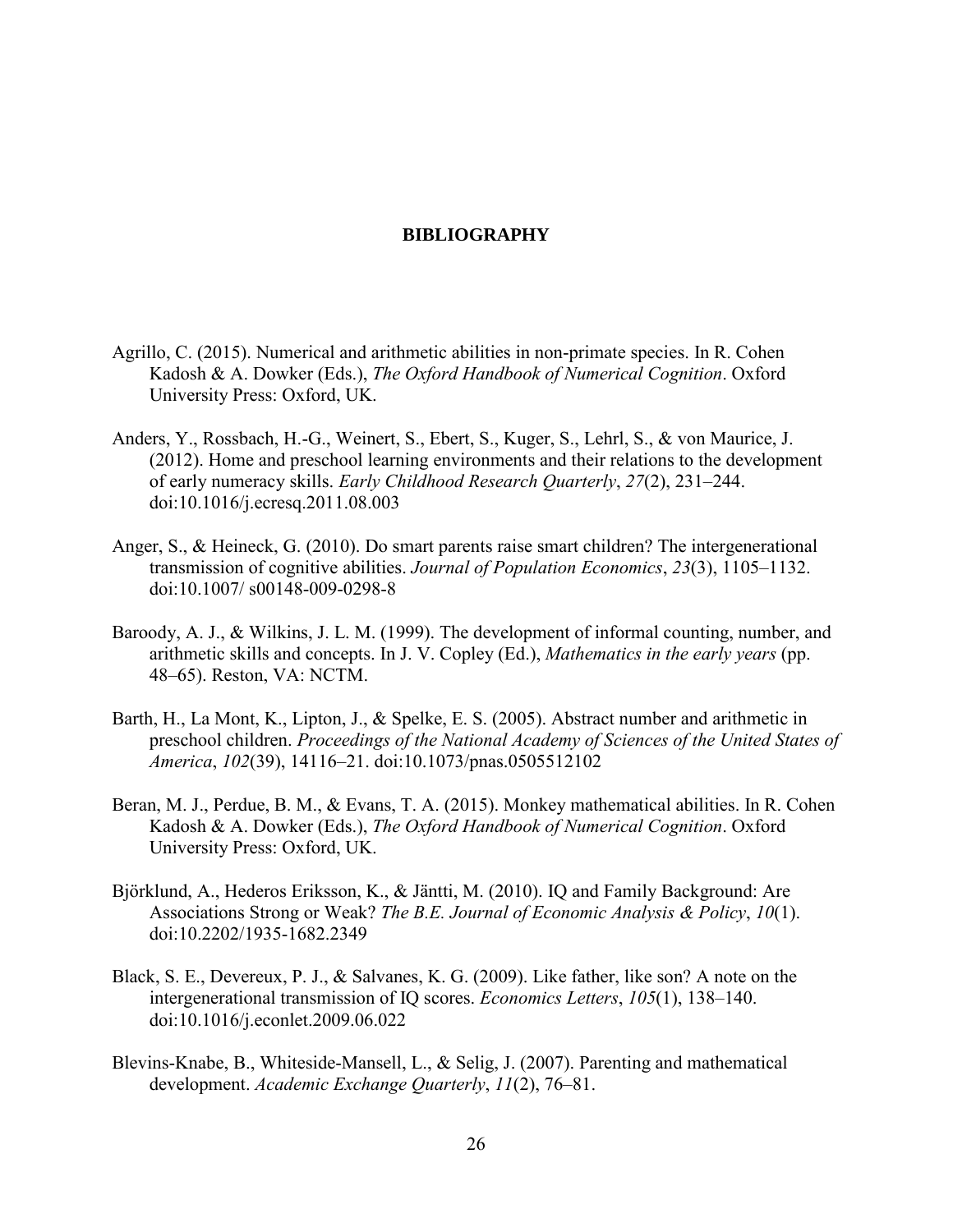- Bonny, J. W., & Lourenco, S. F. (2013). The approximate number system and its relation to early math achievement: Evidence from the preschool years. *Journal of Experimental Child Psychology*, *114*(3), 375–388. doi:10.1016/j.jecp.2012.09.015
- Brankaer, C., Ghesquière, P., & De Smedt, B. (2014). Children's mapping between nonsymbolic and symbolic numerical magnitudes and its association with timed and untimed tests of mathematics achievement. *PloS One*, *9*(4), e93565. doi:10.1371/journal.pone.0093565
- Briley, D. A., & Tucker-Drob, E. M. (2013). Explaining the increasing heritability of cognitive ability across development: a meta-analysis of longitudinal twin and adoption studies. *Psychological Science*, *24*(9), 1704–1713. doi:10.1177/0956797613478618
- Brown, S., Mcintosh, S., & Taylor, K. (2011). Following in Your Parents' Footsteps? Empirical Analysis of Matched Parent-Offspring Test Scores. *Oxford Bulletin of Economics and Statistics*, *73*(1), 40–58. doi:10.1111/j.1468-0084.2010.00604.x
- Crane, J. (1996). Effects of Home Environment, SES, and Maternal Test Scores on Mathematics Achievement. *The Journal of Educational Research*. doi:10.1080/00220671.1996.9941332
- DeFlorio, L., & Beliakoff, A. (2015). Socioeconomic Status and Preschoolers' Mathematical Knowledge: The Contribution of Home Activities and Parent Beliefs. *Early Education and Development*, *26*(3), 319–341. doi:10.1080/10409289.2015.968239
- DeFries, J. C., Plomin, R., Vandenberg, S. G., & Kuse, A. R. (1981). Parent-offspring resemblance for cognitive abilities in the Colorado Adoption Project: Biological, adoptive, and control parents and one-year-old children. *Intelligence*, *5*(3), 245–277. doi:10.1016/S0160-2896(81)80012-8
- Dehaene, S. (1992). Varieties of numerical abilities. *Cognition*, *44*(1-2), 1–42. doi:10.1016/0010- 0277(92)90049-N
- Dewind, N. K., & Brannon, E. M. (2012). Malleability of the approximate number system: effects of feedback and training. *Frontiers in Human Neuroscience*, *6*(April), 68. doi:10.3389/fnhum.2012.00068
- Duncan, G., Kalil, A., Mayer, S. E., Tepper, R., & Payne, M. R. (2005). The apple does not fall far from the tree. *Unequal Chances: Family Background and Economic Success*, 23–79.
- Elliott, L., Braham, E. J., & Libertus, M. E. (under review). Understanding Sources of Individual Variability in Parents' Number Talk with Young Children.
- Geary, D. C. (2004). Mathematics and learning disabilities. *Journal of Learning Disabilities*, *37*(1), 4–15.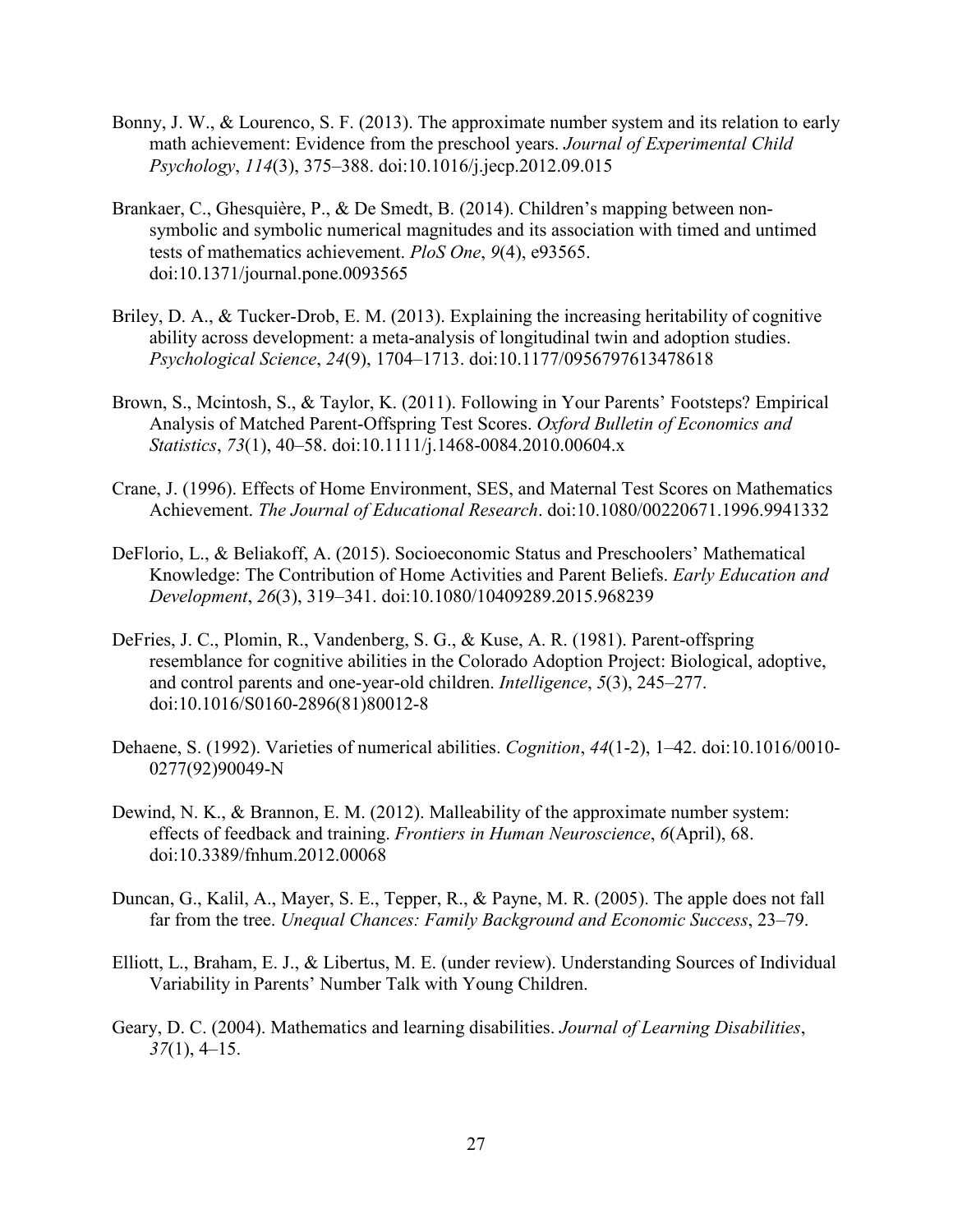- Griffin, S. A., Case, R., & Siegler, R. S. (1994). *Rightstart: Providing the central conceptual prerequisites for first formal learning of arithmetic to students at risk for school failure.* The MIT Press.
- Gunderson, E. a., & Levine, S. C. (2011). Some types of parent number talk count more than others: Relations between parents' input and children's cardinal-number knowledge. *Developmental Science*, *14*, 1021–1032. doi:10.1111/j.1467-7687.2011.01050.x
- Halberda, J., & Feigenson, L. (2008). Developmental change in the acuity of the "Number Sense": The Approximate Number System in 3-, 4-, 5-, and 6-year-olds and adults. *Developmental Psychology*, *44*(5), 1457–65. doi:10.1037/a0012682
- Halberda, J., Ly, R., Wilmer, J. B., Naiman, D. Q., & Germine, L. (2012). Number sense across the lifespan as revealed by a massive Internet-based sample. *Proceedings of the National Academy of Sciences*, *109*(28), 11116–11120. doi:10.1073/pnas.1200196109
- Halberda, J., Mazzocco, M. M. M., & Feigenson, L. (2008). Individual differences in non-verbal number acuity correlate with maths achievement. *Nature*, *455*(October), 665–668. doi:10.1038/nature07246
- Hart, S. A., Petrill, S. A., Thompson, L. A., & Plomin, R. (2009). The ABCs of math: A genetic analysis of mathematics and its links with reading ability and general cognitive ability. *Journal of Educational Psychology*, *101*(2), 388–402. doi:10.1037/a0015115
- Hayiou-Thomas, M. E., Dale, P. S., & Plomin, R. (2012). The etiology of variation in language skills changes with development: A longitudinal twin study of language from 2 to 12 years. *Developmental Science*, *15*(2), 233–249. doi:10.1111/j.1467-7687.2011.01119.x
- Inglis, M., & Gilmore, C. (2014). Indexing the approximate number system. *Acta Psychologica*, (145), 147–155.
- Izard, V., Sann, C., Spelke, E. S., & Streri, A. (2009). Newborn infants perceive abstract numbers. *Proceedings of the National Academy of Sciences of the United States of America*, *106*(25), 10382–5. doi:10.1073/pnas.0812142106
- Jordan, N. C., Kaplan, D., Ramineni, C., & Locuniak, M. N. (2009). Early math matters: kindergarten number competence and later mathematics outcomes. *Developmental Psychology*, *45*(3), 850–867. doi:10.1037/a0014939
- Kleemans, T., Peeters, M., Segers, E., & Verhoeven, L. (2012). Child and home predictors of early numeracy skills in kindergarten. *Early Childhood Research Quarterly*, *27*(3), 471– 477. doi:10.1016/j.ecresq.2011.12.004
- Klibanoff, R. S., Levine, S. C., Huttenlocher, J., Vasilyeva, M., & Hedges, L. V. (2006). Preschool children's mathematical knowledge: The effect of teacher "math talk.". *Developmental Psychology*, *42*(1), 59–69. doi:10.1037/0012-1649.42.1.59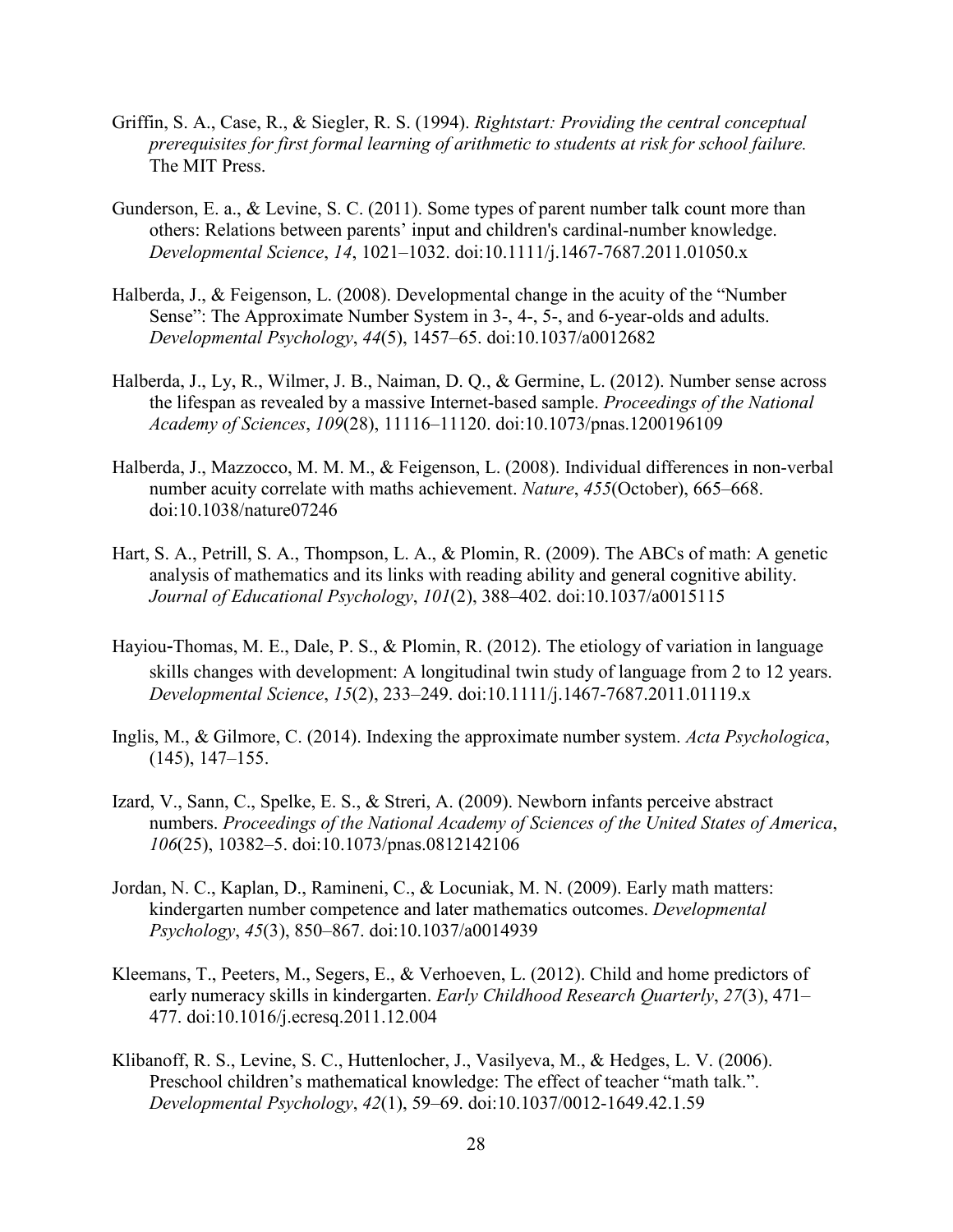- Kovas, Y., Haworth, C. M. A., Dale, P. S., Plomin, R., Weinberg, R. A., Thomson, J. M., & Fischer, K. W. (2007). The genetic and environmental origins of learning abilities and disabilities in the early school years. *Monographs of the Society for Research in Child Development*, i–156.
- Lefevre, J. A., Kwarchuk, S. L., Smith-Chant, B. L., Fast, L., Kamawar, D., & Bisanz, J. (2009). Home numeracy experiences and children's math performance in the early school years. *Canadian Journal of Behavioural Science*, *41*(2), 55–66. doi:10.1037/a0014532

LeFevre, J., Fast, L., Skwarchuk, S., Smith‐Chant, B. L., Bisanz, J., Kamawar, D., &

Penner‐Wilger, M. (2010). Pathways to mathematics: Longitudinal predictors of performance. *Child Development*, *81*(6), 1753–1767. doi:10.1111/j.1467- 8624.2010.01508.x

- LeFevre, J., Polyzoi, E., Skwarchuk, S., Fast, L., & Sowinski, C. (2010). Do home numeracy and literacy practices of Greek and Canadian parents predict the numeracy skills of kindergarten children? *International Journal of Early Years Education*, *18*(1), 55–70. doi:10.1080/09669761003693926
- Levine, S. C., Jordan, N. C., & Huttenlocher, J. (1992). Development of calculation abilities in young children. *Journal of Experimental Child Psychology*, *53*, 72–103. doi:10.1016/S0022-0965(05)80005-0
- Levine, S. C., Suriyakham, L. W., Rowe, M. L., Huttenlocher, J., & Gunderson, E. a. (2010). What counts in the development of young children's number knowledge? *Developmental Psychology*, *46*(5), 1309–1319. doi:10.1037/a0019671
- Libertus, M. E., & Brannon, E. M. (2010). Stable individual differences in number discrimination in infancy. *Developmental Science*, *13*, 900–906. doi:10.1111/j.1467- 7687.2009.00948.x
- Libertus, M. E., Feigenson, L., & Halberda, J. (2011). Preschool acuity of the approximate number system correlates with school math ability. *Developmental Science*, *14*(6), 1292– 300. doi:10.1111/j.1467-7687.2011.01080.x
- Libertus, M. E., Feigenson, L., & Halberda, J. (2013). Is Approximate Number Precision a Stable Predictor of Math Ability? *Learning and Individual Differences*, *25*, 126–133. doi:10.1016/j.lindif.2013.02.001
- Libertus, M. E., Odic, D., & Halberda, J. (2012). Intuitive sense of number correlates with math scores on college-entrance examination. *Acta Psychologica*, *141*(3), 373–9. doi:10.1016/j.actpsy.2012.09.009
- Lipton, J. S., & Spelke, E. S. (2003). Origins of Number Sense: Large-number discrimination in Human Infants. *Psychological Science*, *14*(5), 396–401. doi:10.1111/1467-9280.01453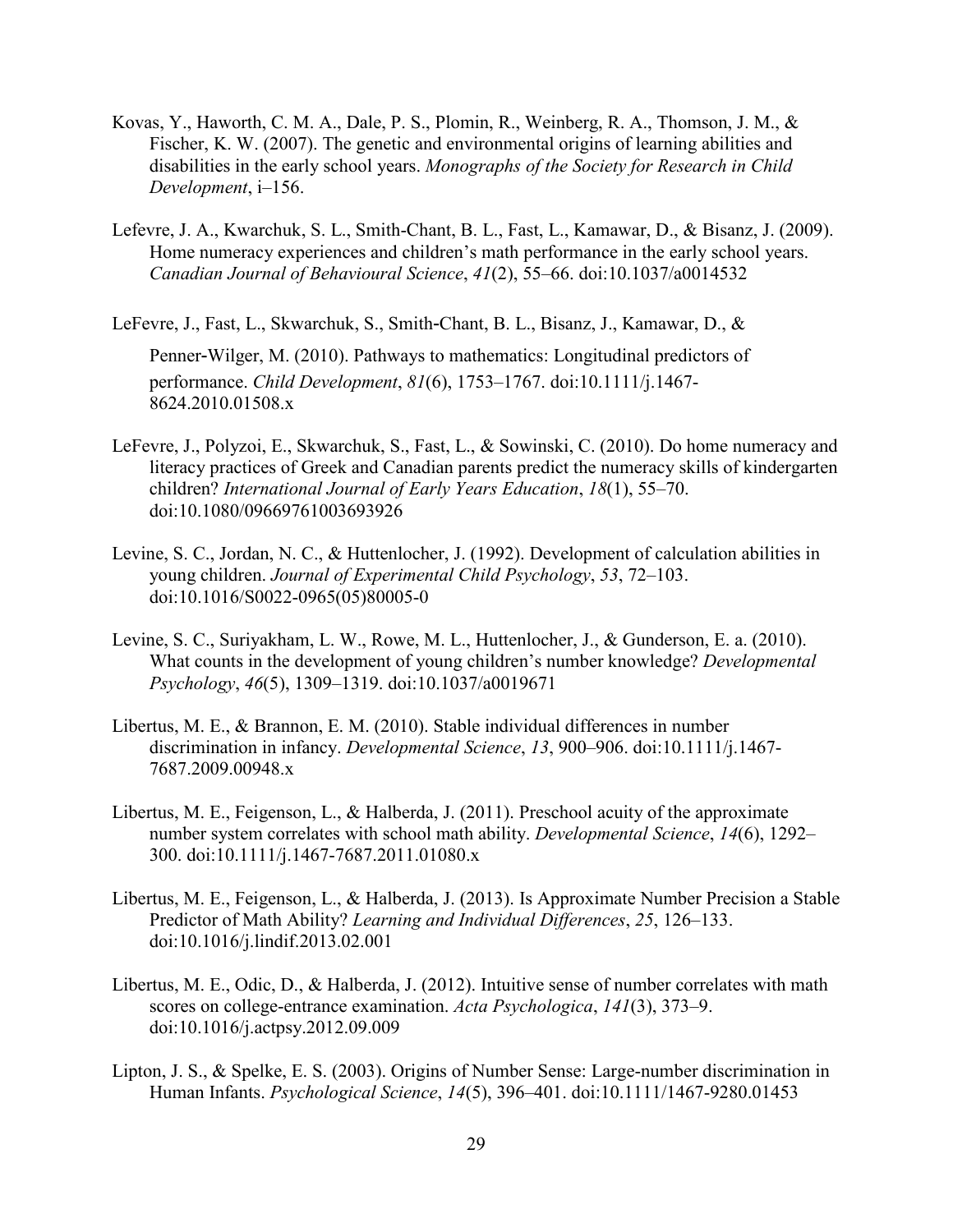- Lourenco, S. F., Bonny, J. W., Fernandez, E. P., & Rao, S. (2012). Nonsymbolic number and cumulative area representations contribute shared and unique variance to symbolic math competence. *Proceedings of the National Academy of Sciences*, *109*(46), 18737–18742. doi:10.1073/pnas.1207212109
- Mabbott, D. J., & Bisanz, J. (2008). Computational skills, working memory, and conceptual knowledge in older children with mathematics learning disabilities. *Journal of Learning Disabilities*, *41*(1), 15–28.
- Mazzocco, M. M. M., Feigenson, L., & Halberda, J. (2011). Preschoolers' precision of the approximate number system predicts later school mathematics performance. *PLoS ONE*, *6*(9), 1–9. doi:10.1371/journal.pone.0023749
- McAdams, T. a, Neiderhiser, J. M., Rijsdijk, F. V, Narusyte, J., Lichtenstein, P., & Eley, T. C. (2014). Accounting for genetic and environmental confounds in associations between parent and child characteristics: a systematic review of children-of-twins studies. *Psychological Bulletin*, *140*(4), 1138–73. doi:10.1037/a0036416
- McCrink, K., & Spelke, E. S. (2010). Core multiplication in childhood. *Cognition*, *116*(2), 204– 216. doi:10.1016/j.cognition.2010.05.003
- McLean, J., & Hitch, G. (1999). Working memory impairments in children with specific arithmetic learning difficulties. *Journal of Experimental Child Psychology*, *74*(3), 240–260.
- McNeil, N. M., Fuhs, M. W., Keultjes, M. C., & Gibson, M. H. (2011). Influences of problem format and SES on preschoolers' understanding of approximate addition. *Cognitive Development*, *26*(1), 57–71. doi:10.1016/j.cogdev.2010.08.010
- Mejias, S., & Schiltz, C. (2013). Estimation abilities of large numerosities in Kindergartners. *Frontiers in Psychology*, *4*(August), 518. doi:10.3389/fpsyg.2013.00518
- Melhuish, E. C., Phan, M. B., Sylva, K., Sammons, P., Siraj‐Blatchford, I., & Taggart, B. (2008). Effects of the home learning environment and preschool center experience upon literacy and numeracy development in early primary school. *Journal of Social Issues*, *64*(1), 95–114. doi:10.1111/j.1540-4560.2008.00550.x
- Miller, K. F. (1996). On the Shoulders of Giants: Cultural Tools and Mathematical. In R. J. Sternberg & T. Ben-Zeev (Eds.), *The Nature of Mathematical Thinking* (pp. 83–117). Mahwah, NJ: Erlbaum.
- National Governors Association Center for Best Practices & Council of Chief State School Officers (2010). Common core state standards. Retrieved from http://www.corestandards.org/Math/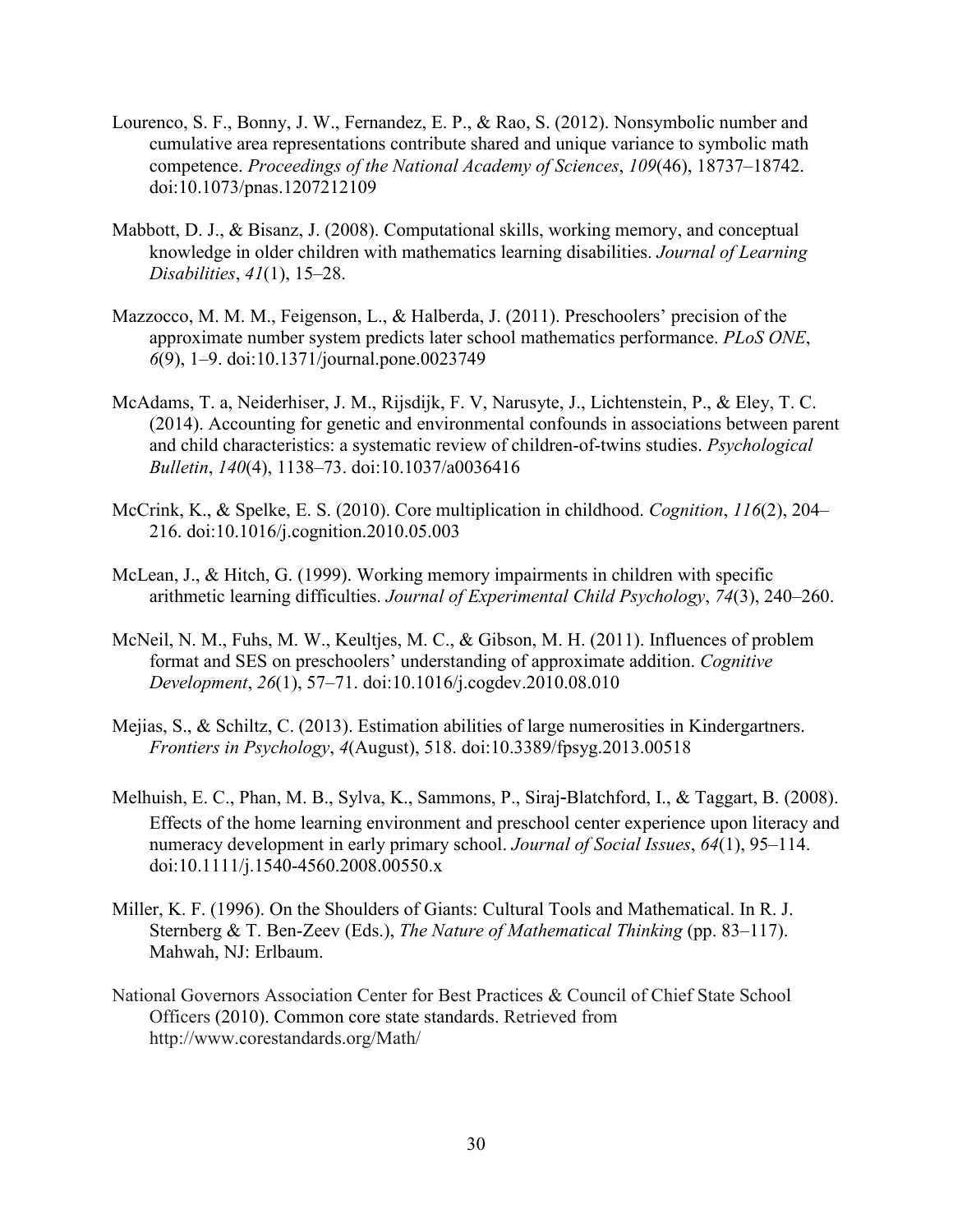- Obersteiner, A., Reiss, K., & Ufer, S. (2013). How training on exact or approximate mental representations of number can enhance first-grade students' basic number processing and arithmetic skills. *Learning and Instruction*, *23*, 125–135.
- Park, J., & Brannon, E. M. (2013). Training the approximate number system improves math proficiency. *Psychological Science*, *24*(August), 2013–2019. doi:10.1177/0956797613482944
- Park, J., & Brannon, E. M. (2014). Improving arithmetic performance with number sense training: an investigation of underlying mechanism. *Cognition*, *133*(1), 188–200. doi:10.1016/j.cognition.2014.06.011
- Passolunghi, M. C., & Siegel, L. S. (2004). Working memory and access to numerical information in children with disability in mathematics. *Journal of Experimental Child Psychology*, *88*(4), 348–367.
- Piazza, M., Facoetti, A., Trussardi, A. N., Berteletti, I., Conte, S., Lucangeli, D., … Zorzi, M. (2010). Developmental trajectory of number acuity reveals a severe impairment in developmental dyscalculia. *Cognition*, *116*(1), 33–41. doi:10.1016/j.cognition.2010.03.012
- Piazza, M., Pica, P., Izard, V., Spelke, E. S., & Dehaene, S. (2013). Education enhances the acuity of the nonverbal approximate number system. *Psychological Science*, *24*(6), 1037– 43. doi:10.1177/0956797612464057
- Pinheiro-Chagas, P., Wood, G., Knops, A., Krinzinger, H., Lonnemann, J., Starling-Alves, I., … Haase, V. G. (2014). In How Many Ways is the Approximate Number System Associated with Exact Calculation? *PLoS ONE*, *9*(11), e111155.
- Polderman, T. J. C., Benyamin, B., de Leeuw, C. a, Sullivan, P. F., van Bochoven, A., Visscher, P. M., & Posthuma, D. (2015). Meta-analysis of the heritability of human traits based on fifty years of twin studies. *Nature Genetics*, *47*(7), 702–709. doi:10.1038/ng.3285
- Ramani, G. B., & Siegler, R. S. (2008). Promoting broad and stable improvements in lowincome children's numerical knowledge through playing number board games. *Child Development*, *79*(2), 375–94. doi:10.1111/j.1467-8624.2007.01131.x
- Skwarchuk, S.-L. (2009). How do parents support preschoolers' numeracy learning experiences at home? *Early Childhood Education Journal*, *37*(3), 189–197.
- Starr, A., Libertus, M. E., & Brannon, E. M. (2013). Number sense in infancy predicts mathematical abilities in childhood. *Proceedings of the National Academy of Sciences*, 1–5. doi:10.1073/pnas.1302751110
- Thompson, L. A., Detterman, D. K., & Plomin, R. (1991). Associations between cognitive abilities and scholastic achievement: Genetic overlap but environmental differences. *Psychological Science*, *2*(3), 158–165.